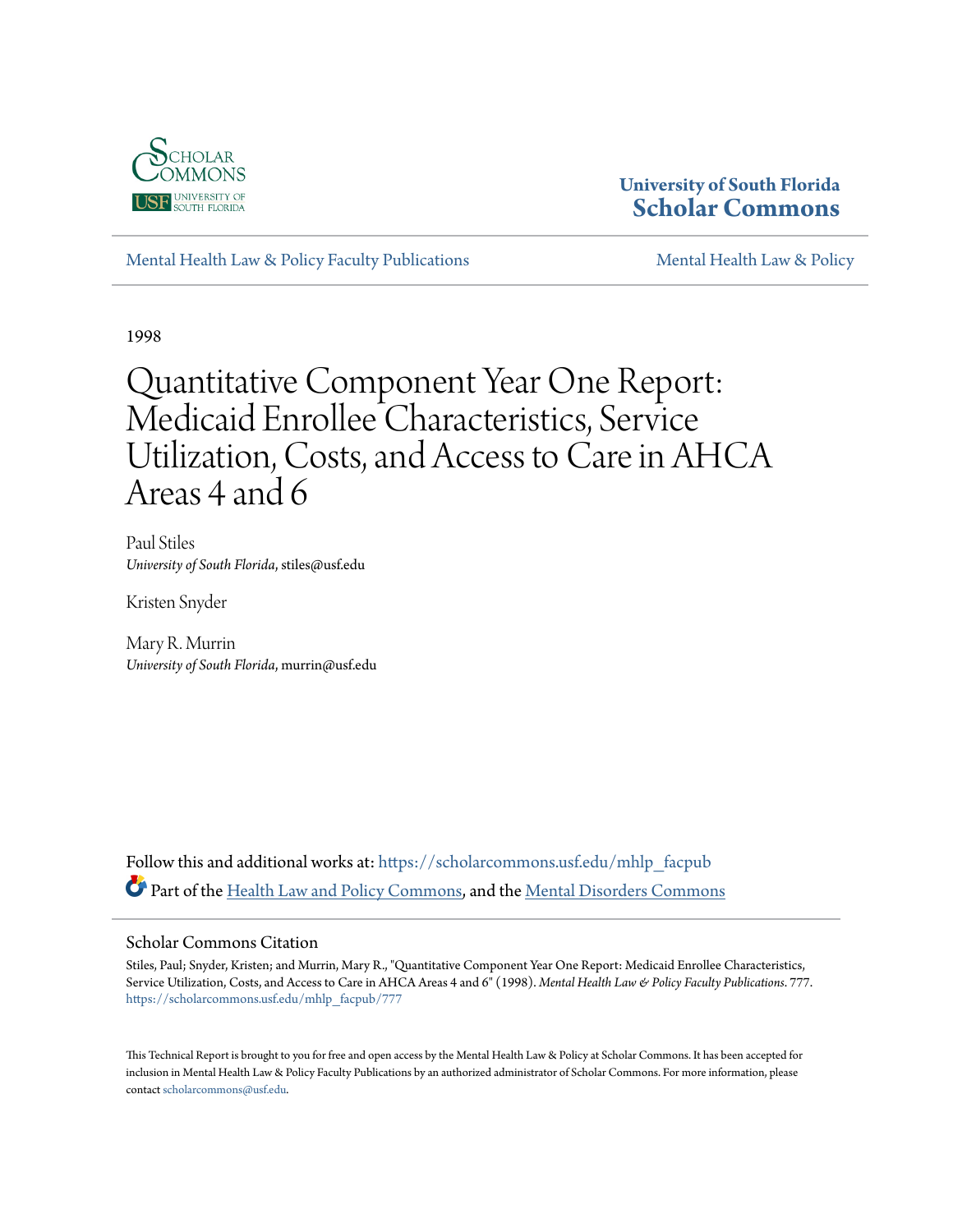# **QUANTITATIVE COMPONENT YEAR ONE REPORT: MEDICAID ENROLLEE CHARACTERISTICS, SERVICE UTILIZATION, COSTS, AND ACCESS TO CARE IN AHCA AREAS 4 AND 6**

Paul Stiles, J.D., Ph.D., Kristen Snyder, Ph.D., Mary Murrin, M.A.

### **TABLE OF CONTENTS**

|     | 2.1                                 |  |
|-----|-------------------------------------|--|
|     |                                     |  |
|     |                                     |  |
|     |                                     |  |
|     |                                     |  |
|     | 2.2                                 |  |
|     | 2.3                                 |  |
|     | 24                                  |  |
| 3.0 |                                     |  |
|     |                                     |  |
|     |                                     |  |
|     |                                     |  |
|     |                                     |  |
|     |                                     |  |
|     |                                     |  |
|     |                                     |  |
|     |                                     |  |
|     |                                     |  |
|     |                                     |  |
|     |                                     |  |
|     |                                     |  |
|     |                                     |  |
|     |                                     |  |
|     |                                     |  |
|     |                                     |  |
|     |                                     |  |
|     |                                     |  |
|     |                                     |  |
|     |                                     |  |
|     |                                     |  |
|     |                                     |  |
|     | $\frac{28}{28}$<br>3.4.1 Question 9 |  |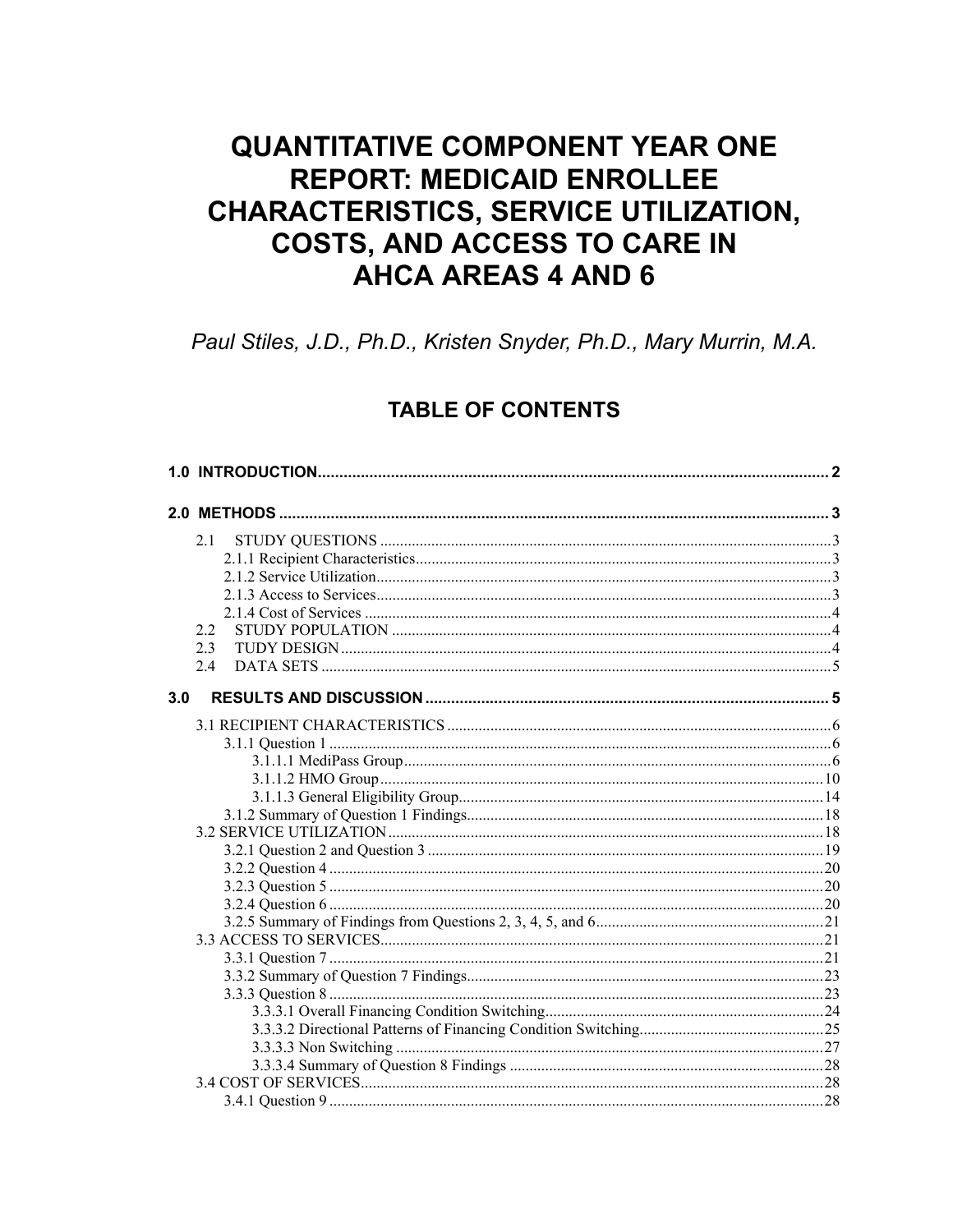| 5.0 |  |
|-----|--|
|     |  |

## **I.** Introduction

The Florida Mental Health Institute is responsible for conducting the independent evaluation of the Florida Prepaid Medicaid Mental Health Plan Demonstration currently being implemented in the Florida Agency for Health Care Administration (AHCA) Area 6 (Tampa Bay area). There are several components[IZ2] to the evaluation designed to comprehensively assess system level effects of the demonstration as well as recipient/member level effects. The Quantitative Component of the evaluation is involved primarily with compiling, integrating and analyzing the administrative databases (*e.g.,* claims, encounter and eligibility data sets) associated with running and managing the Medicaid mental health system in Florida.

Using primarily a cross-sectional design, the analyses conducted in this Quantitative Component provide data plotted over time to examine the impact of changes in the managed care landscape in both the demonstration Area (Area 6[IZ3] – Tampa Bay area), and the comparison Area (Area 4 – Jacksonville area). The information details changes in the systems level service use among Medicaid recipients over a period of three years, using enrollment and claims level data, from **March 1, 1994 to February 28, 1997** (two years prior to implementation of the demonstration and one year following initial implementation). It is not anticipated that many changes in the service levels will be reflected in the data at this time. Changes are more like to be detected in the second and third years of implementation, which will be examined at a later date.

The original design of this study was to examine differences between the MediPass and HMO financing conditions in both Areas 4 and 6 among AFDC and SSI eligibles. However, since the initial conceptualization, two major changes have affected the design. First, we were asked to include an examination of the General Eligibility fee for service condition as well, given that there are a number of recipients (proportion unknown) in this category who will eventually enroll in either MediPass or an HMO. There are several caveats that are presented in Section 2.3 that addresses this issue further. Second, there were difficulties obtaining encounter data from some of the HMOs, and of the data that we did receive, much of it was unusable for the types of analyses necessary in this study. Because of this HMOs were not included in the utilization and cost analyses. These two changes altered our design, and ultimately the findings that we are able to provide to the State at this time.

This report is divided into five sections: (1) Introduction; (2) Methods; (3) Results and Discussion; (4) Summary; and (5) Recommendations and Future Analyses for the next and final report. A separate technical report has been prepared that addresses the data procurement problems, as the well as the data fidelity methods and findings (see accompanying Technical Report (Stiles, Snyder, Murrin, 1998)).

## **2. Methods**

# **2.1 Study Questions**

Nine primary questions were identified for this Quantitative Component of the evaluation, which were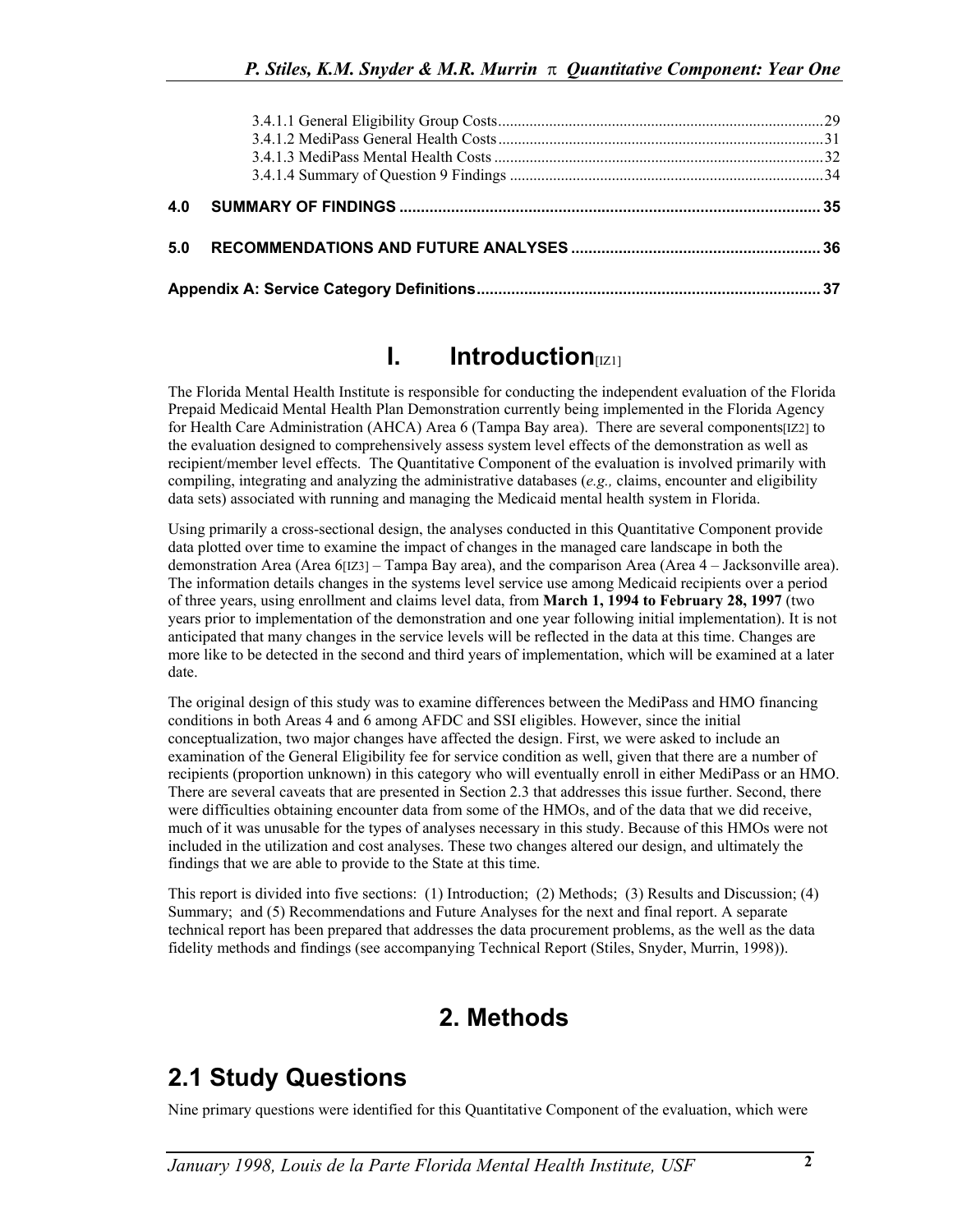categorized into four subdomains. The subdomains and questions are as follows:

## *2.1.1 Recipient Characteristics*

1. What are the number and characteristics of Medicaid eligible persons overall and by financing condition?

## *2.1.2 Service Utilization*

- 2. What types of services are utilized by adults and children?
- 3. What changes in patterns of service are reflected in the population across financing conditions?
- 4. What are the patterns of inpatient care?
- 5. What is the level of use of less intensive services?
- 6. What are the linkages between inpatient care and community mental health after discharge?

## *2.1.3 Access to Services*

- 7. What is the rate of penetration across financing conditions and age categories?
- 8. What are the patterns of financing condition switching between MediPass, HMOs and General Eligibility (FFS)?

## *2.1.4 Cost of Services*

9. What is the cost of services across financing conditions and Areas?

# **2.2. Study Population**

The population examined in the Quantitative Component included all Medicaid eligible children (ages 5– 20) and adults (ages 21–64) who were eligible in one of two categories: Aid to Families with Dependent Children (AFDC) or Supplemental Security Income (SSI) and who were enrolled in one of the following financing conditions: MediPass, HMO or General Eligibility in AHCA Areas 4 and 6.

The population was categorized into a 2 (area) x 2 (age category) x 3 (eligibility plan) x 2 (eligibility category) x 4 (service utilization type) matrix (96 cells) in preparation for analysis. For each month over the three year time frame of the analysis, each recipient was categorized into one of the cells. Table 2.1 provides the categories for the 96 cell matrix.

| .Geographic<br>Area | Age<br>Group    | <b>Eligibility</b><br>Financing<br>condition | <b>Eligibility</b><br>Category | <b>Service</b><br><b>Utilization</b><br><b>Type</b> |
|---------------------|-----------------|----------------------------------------------|--------------------------------|-----------------------------------------------------|
| AHCA Area 4         | Child $(5-20)$  | MediPass                                     | AFDC                           | Specialty MH<br>User                                |
| AHCA Area 6         | Adult $(20-64)$ | <b>HMO</b>                                   | SSI                            | General MH User                                     |
|                     |                 | General<br>Eligibility                       |                                | Non-MH user<br>only                                 |

**Table 2.1. Matrix of Four Study Parameters in Two Areas**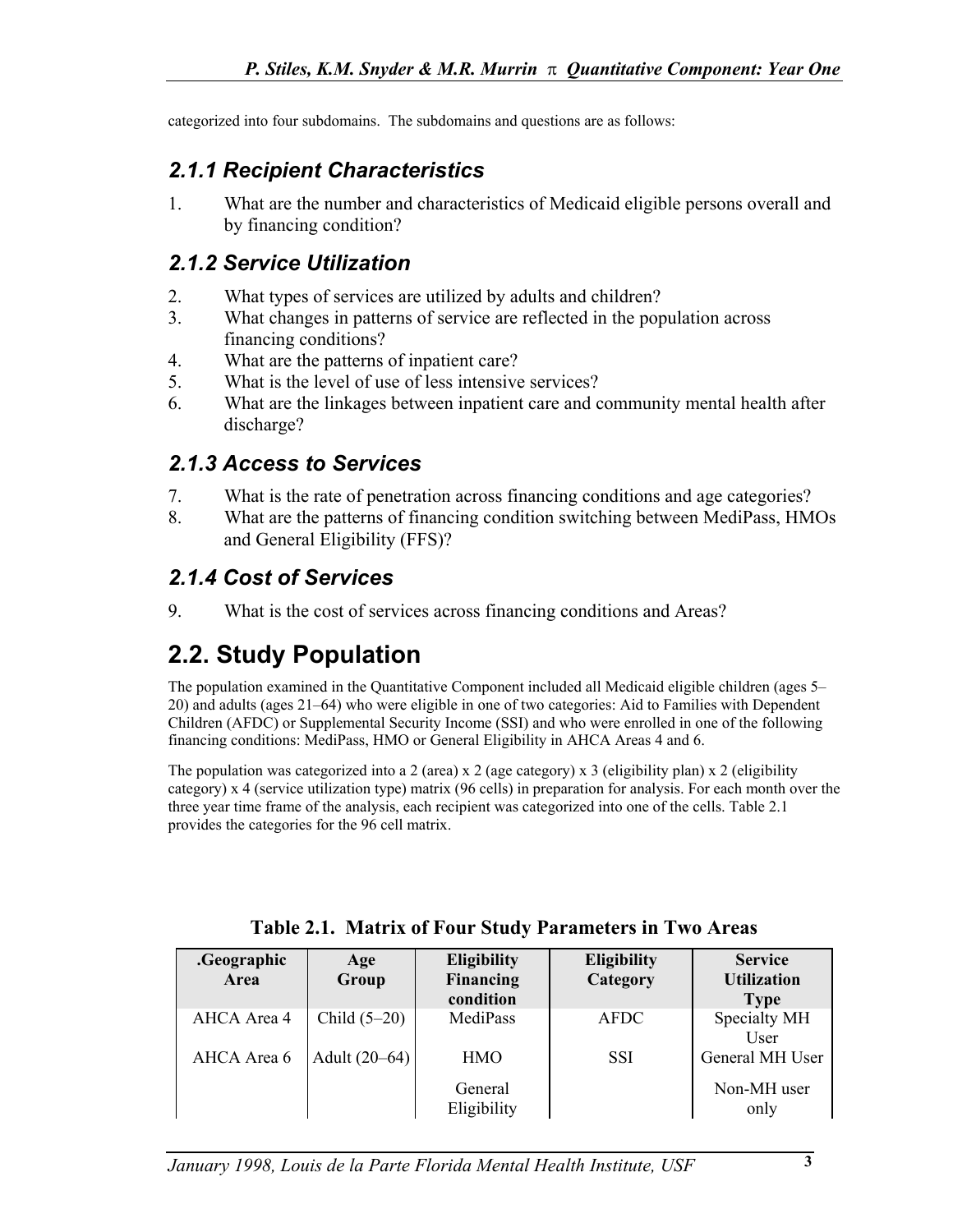# **2.3. Study Design**

A cross-sectional design was employed as the primary method to answer the nine questions. This approach involved taking month long *snap-shots* of the entire system in both Areas 4 and 6 to examine how the system and people in the system function and change over time. Comparisons were made among three financing conditions<sup>1</sup> in two geographical areas:

**Area 4:** MediPass, HMO, General Eligibility **Area 6:** MediPass/PMHP, HMO, General Eligibility

Cross-sectional analyses were conducted for each month, starting on March 1, 1994 through February 28, 1997 (36 months). Results were generated and used to plot the changes over time in the three financing condition groups in both geographical areas, as well as the three other population categories (age group; eligibility category; and service utilization type). Below is a brief overview of the five primary domains examined for this report:

**Recipient Characteristics** —gender, race, age group, and eligibility category calculated monthly.

**Service Patterns** —The number of person days per user receiving any of the twenty seven Medicaid mental health services calculated monthly.

**Penetration** — number of persons receiving services divided by the number of eligibles was estimated for all mental health services and any service. Penetration rates were calculated in year long intervals (3/1/94–2/28/95; 3/1/95–2/28/96; 3/1/96–2/28/97).

**Financing condition Switching** — the total number of recipients switching financing conditions each month and the direction of the switches for each of the population groups was calculated (i.e., HMO to MediPass; General Eligibility to MediPass, etc.).

**Cost** — simple cost estimates were calculated for Mental Health (MH) Services, and Other Services (general medical) over time.

## **2.4 Data sets**

Six data sets were identified to complete the analyses: Medicaid eligibility files; Medicaid claims files; Florida Health Partnership (FHP) encounter data; HMO encounter data; statewide hospital discharge data; and state mental health agency events data. . Of those, only three were submitted to FMHI in time. The completed analyses incorporated Medicaid eligibility, Medicaid Claims and FHP files. We recognize that any credible

<span id="page-4-0"></span> $\overline{\phantom{a}}$ <sup>1</sup> Analyses involving service utilization data were conducted on MediPass and General Eligibility groups only since the HMO data were unavailable (see Technical Report).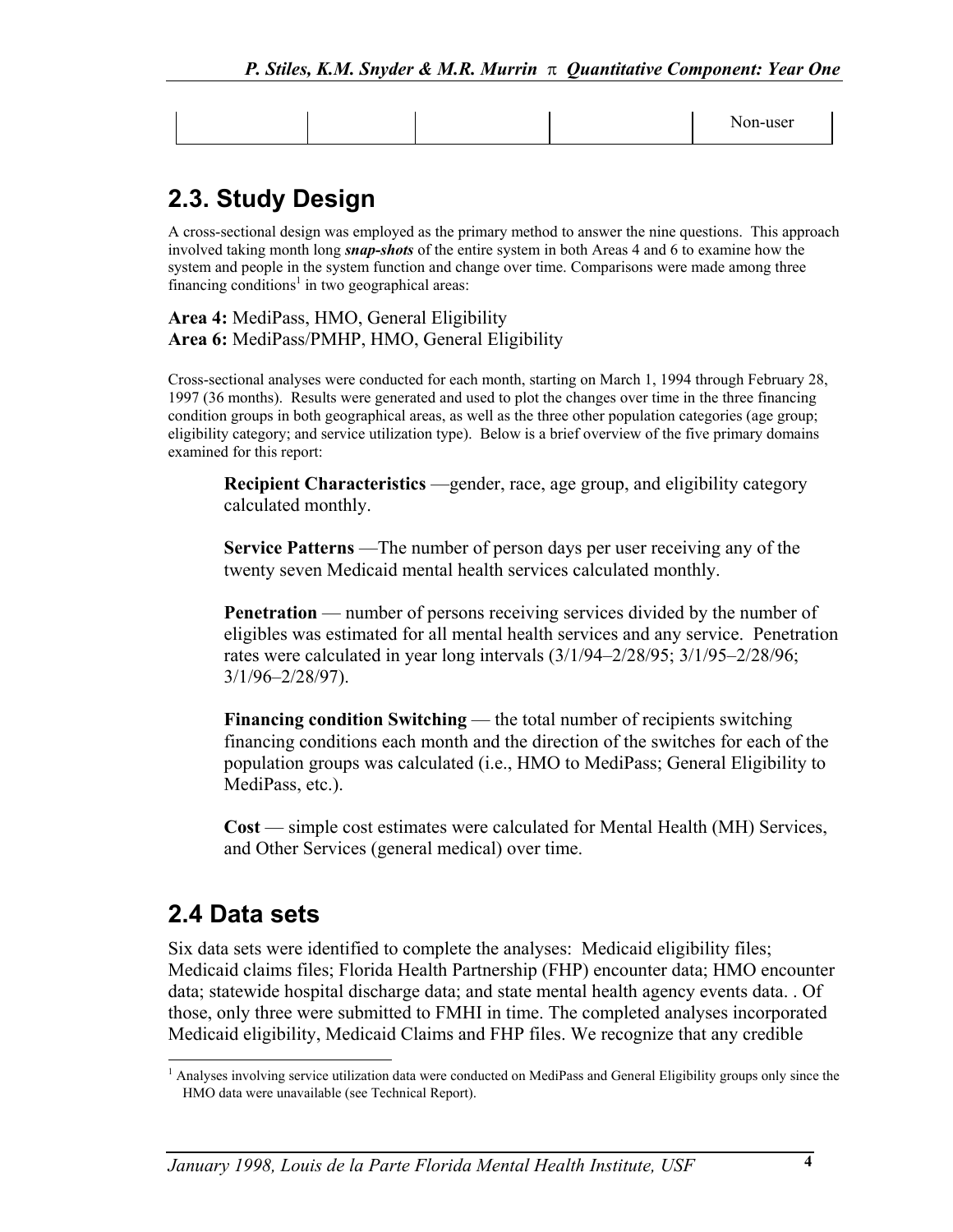report based upon secondary data must provide a discussion of the data sets analyzed, as well as analytic techniques employed to test the data for accuracy and completeness. This discussion is provided in a separate technical report submitted concurrently with this report.

## **3. Results and Discussion**

In the following section, data are provided to address the nine research questions that guided this initial study. The questions were answered to the extent that data were made available and accurate. The findings are organized by evaluation domain and question and are based on data from the first year of implementation and two years prior only. The information is therefore preliminary and will no doubt stimulate additional questions and analyses for the next report.

# **3.1 Recipient Characteristics**

### *3.1.1 (Q1): What is the number and characteristics of Medicaid eligible persons in MediPass, HMOs, and General Eligibility in Areas 4 and 6?*

The number and characteristics of Medicaid eligible persons was examined overtime, from March 1994 to March 1997. This analysis represents monthly unduplicated counts of eligible persons in each of the three Medicaid financing conditions: MediPass, HMO, and General Eligibility<sup>2</sup>. Within each of the financing conditions, enrollees were examined according to race, age group, and eligibility status within AHCA Areas 4 and 6. Six race categories were examined (White, Black, Native American, Asian, Hispanic, Other)<sup>3</sup>[;](#page-5-1) two age categories were used: children (ages  $5-20$ ) and adult (ages  $21-64$ ); and two eligibility categories: AFDC and SSI were compared.

<span id="page-5-0"></span> $\overline{2}$ <sup>2</sup> General Eligibility is the Fee-For-Service group into which all Medicaid eligible persons are placed up to thirty days. Those who are eligible for enrolling in the MediPass of HMO plan are given 30 days in which to select a plan and PCP. At the end of thirty days, if a person has not selected a plan, they will be assigned to one automatically. AHCA has identified three other types of eligible persons who also remain in the General Eligibility plan, including dual eligible persons (Medicare/Medicaid), ICFMR and nursing home residents. It should be noted that the numbers represented in this analysis of the General Eligibility plan does not distinguish between those enrollees who will enter into MediPass or HMOs from those who will remain. Because of this, the General Eligibility group is likely over representative of those recipients who will never be in MediPass or an HMO.

<span id="page-5-1"></span><sup>&</sup>lt;sup>3</sup> The enrollment trends among the six race groups were similar in both areas across plan. The largest differences were found among blacks and whites. To streamline the report, we chose to report findings from the two race categories, black and white, as reflective of the trends in all race categories.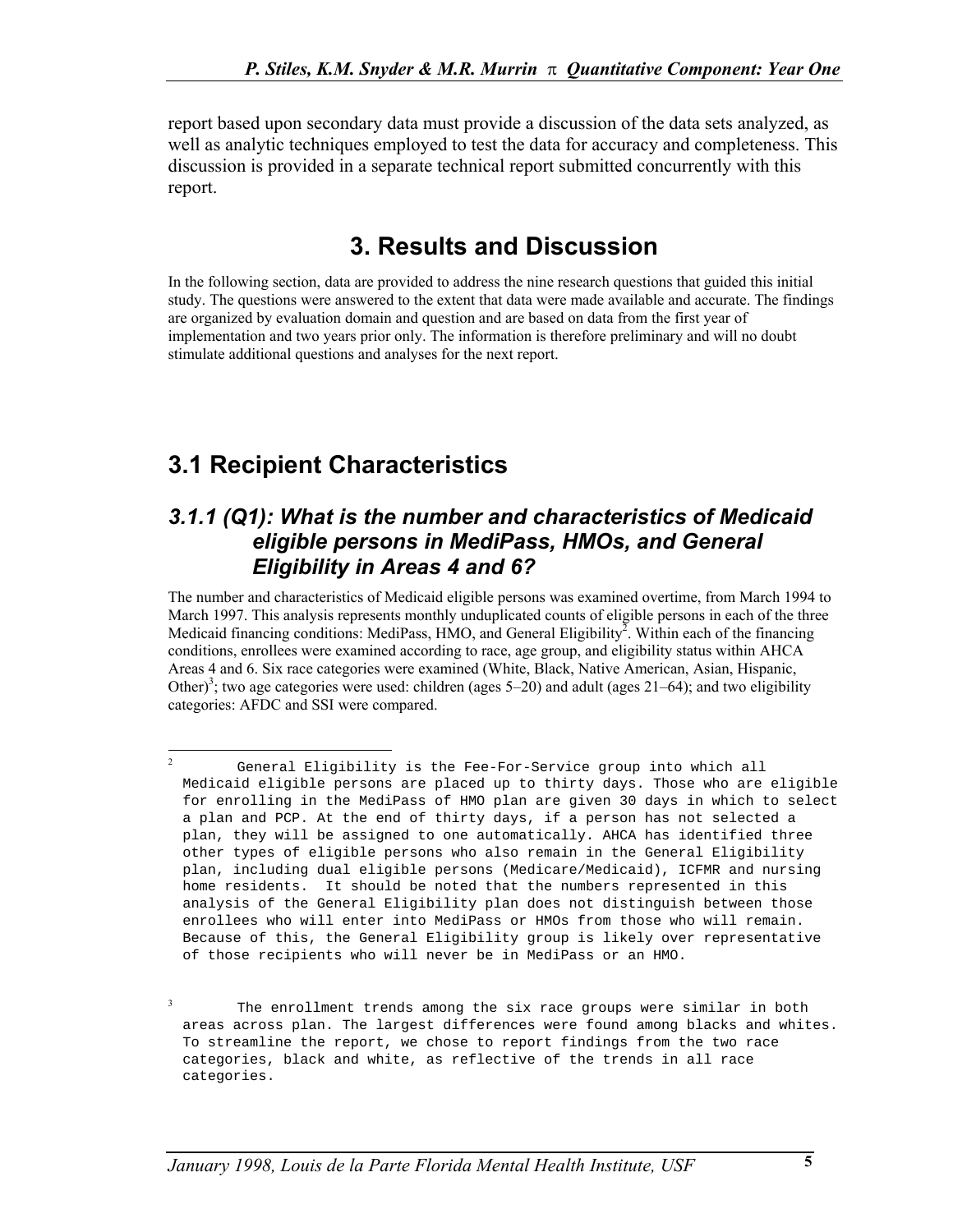The findings will be provided according to the three financing conditions: MediPass, HMO, and General Eligibility. Comparisons will be made between the two geographic areas within each of the financing conditions. A summary of the comparative findings across the three financing conditions and two areas will be provided at the end of this section.

### *3.1.1.1 MediPass Group*

In Figure 1a, the eligibility pattern among MediPass enrollees is fairly consistent across the two geographic areas. There is a steady increase in the number of children and adult enrollees (this does not represent number of users of services) over time. Children represent a higher proportion of the MediPass population, approximately 3:1. In March 1994, children represented 75% of the MediPass population in both areas and adults represented 25%. This proportion remained constant over the three years of data.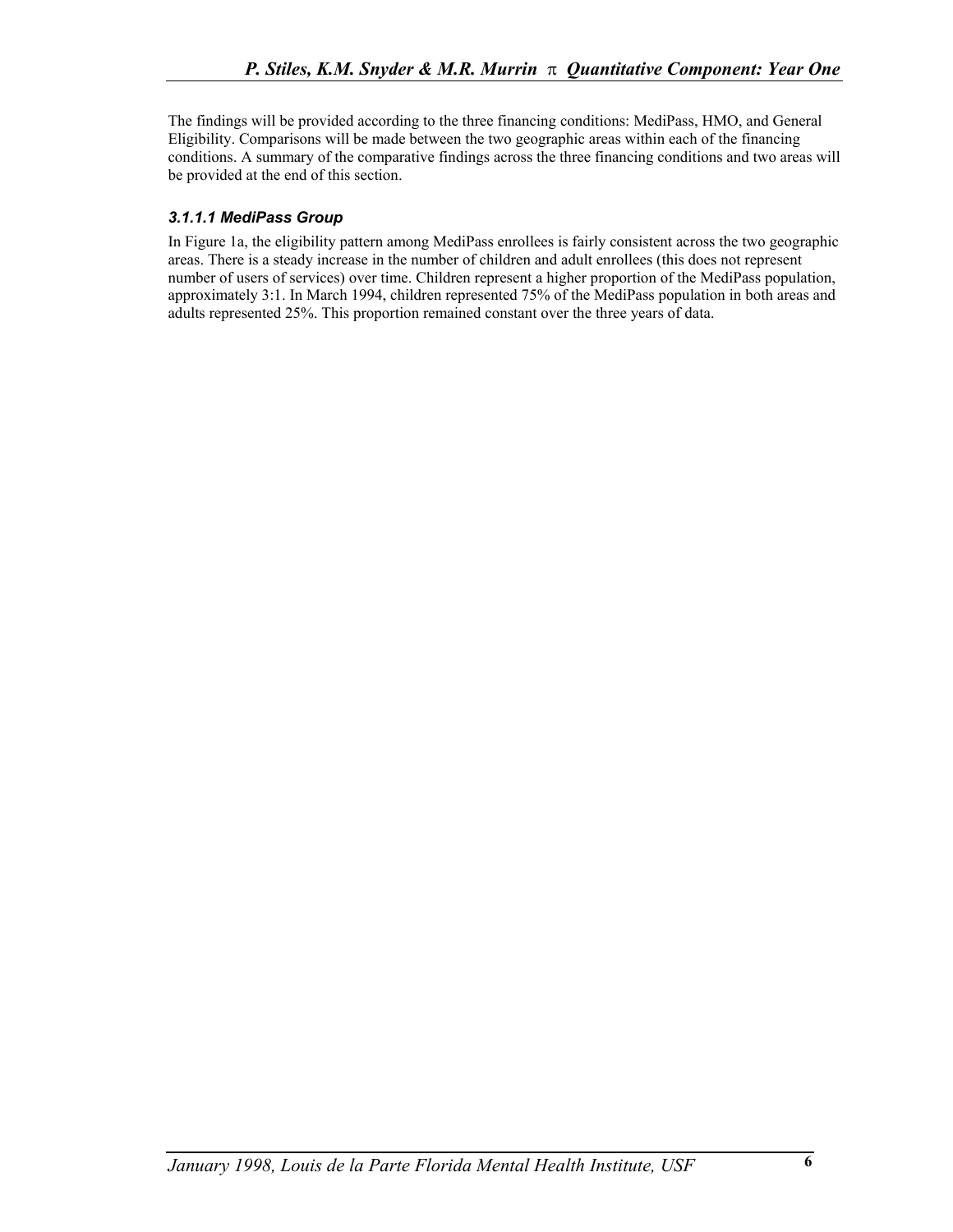

**Figure 1a: Number of Persons Enrolled in MediPass by Area and Age Group**

Looking at Race patterns in MediPass, in Figures 1b and 1c, there were more white adults enrolled in MediPass than blacks in both Areas, and the patterns over time were similar. Among children, the pattern was slightly different: there were more whites than blacks in Area 6 over time. However, in Area 4, there were more black enrolled children than whites until February 1996, at which time the proportions reversed slightly.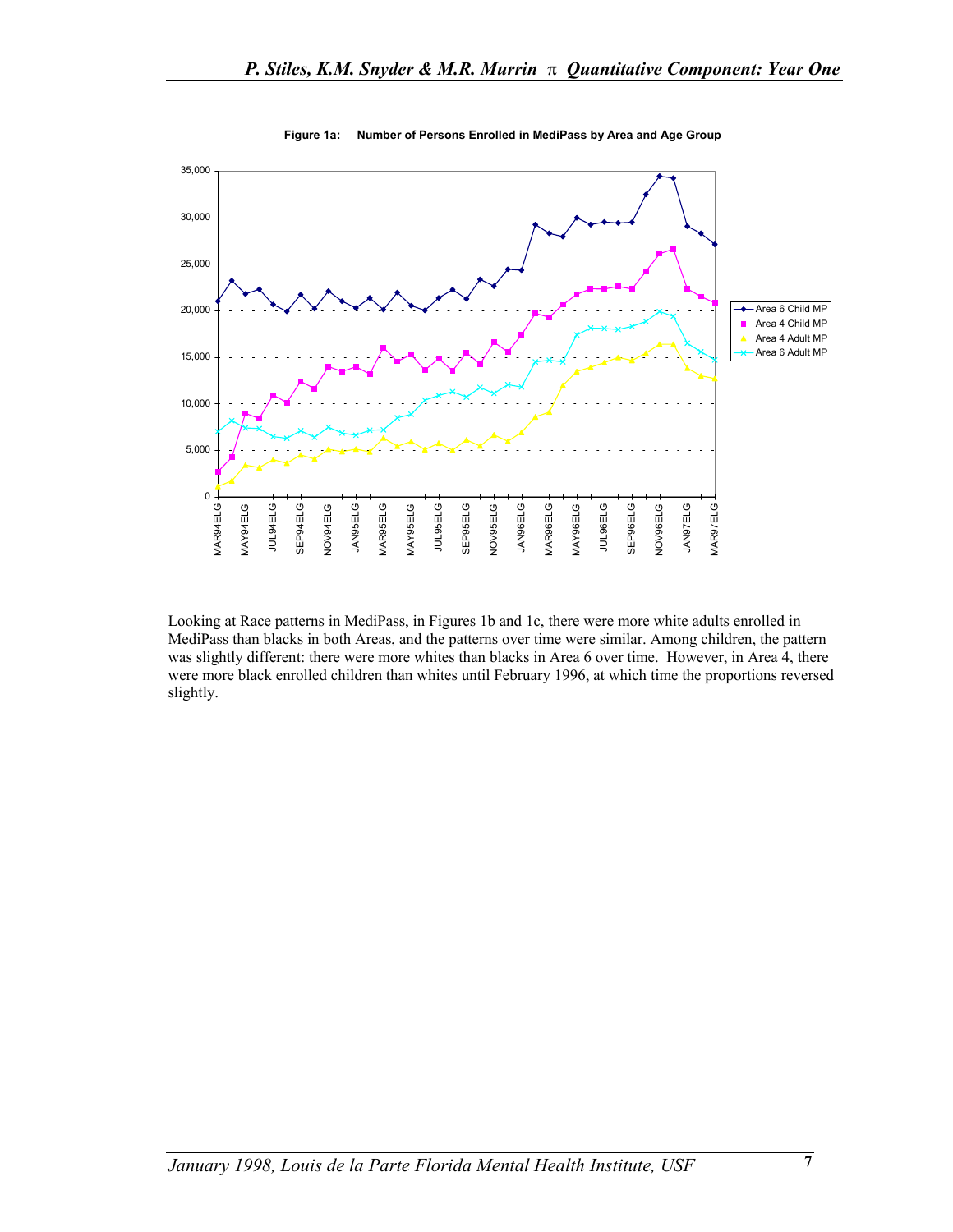

**Figure 1b: Number of MediPass Eligible Adults by Area and Race**



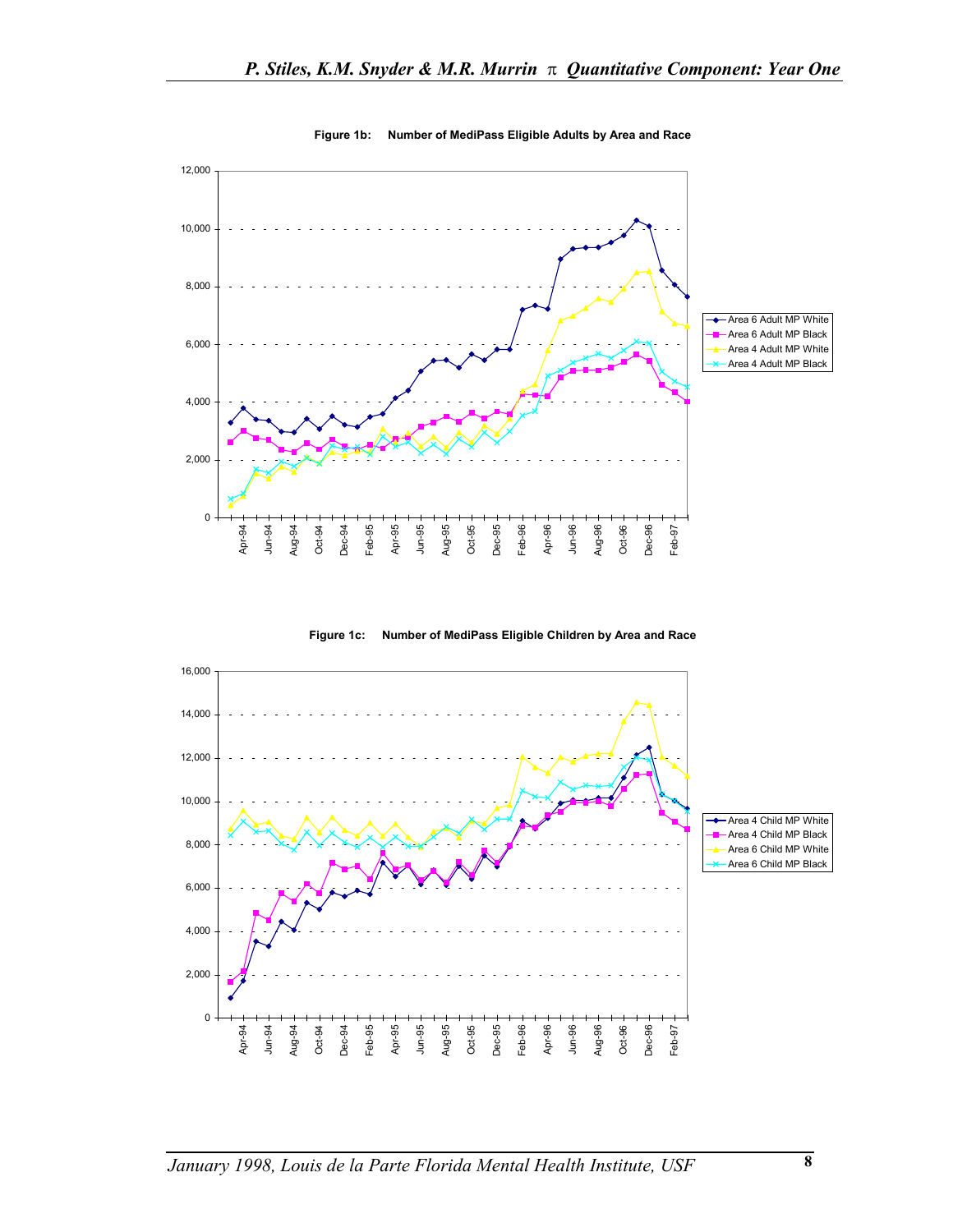In Figures 1d and 1e, there were more AFDC enrollees than SSI enrollees in both areas over time. In March 1994, 81% of the MediPass population were AFDC eligibles and 19% were on SSI. Over time AFDC enrollment declined and SSI enrollment increased. By March 1997, 50% of the population were on AFDC and the other 50% were on SSI.

Among AFDC eligibles, children represented a greater proportion consistently overtime, exceeding adults by 3:1. Among SSI eligibles, children represented a greater percentage prior to the implementation (approximately 57% in March 199). By March 1997, the majority of SSI eligibles were adults (60%).



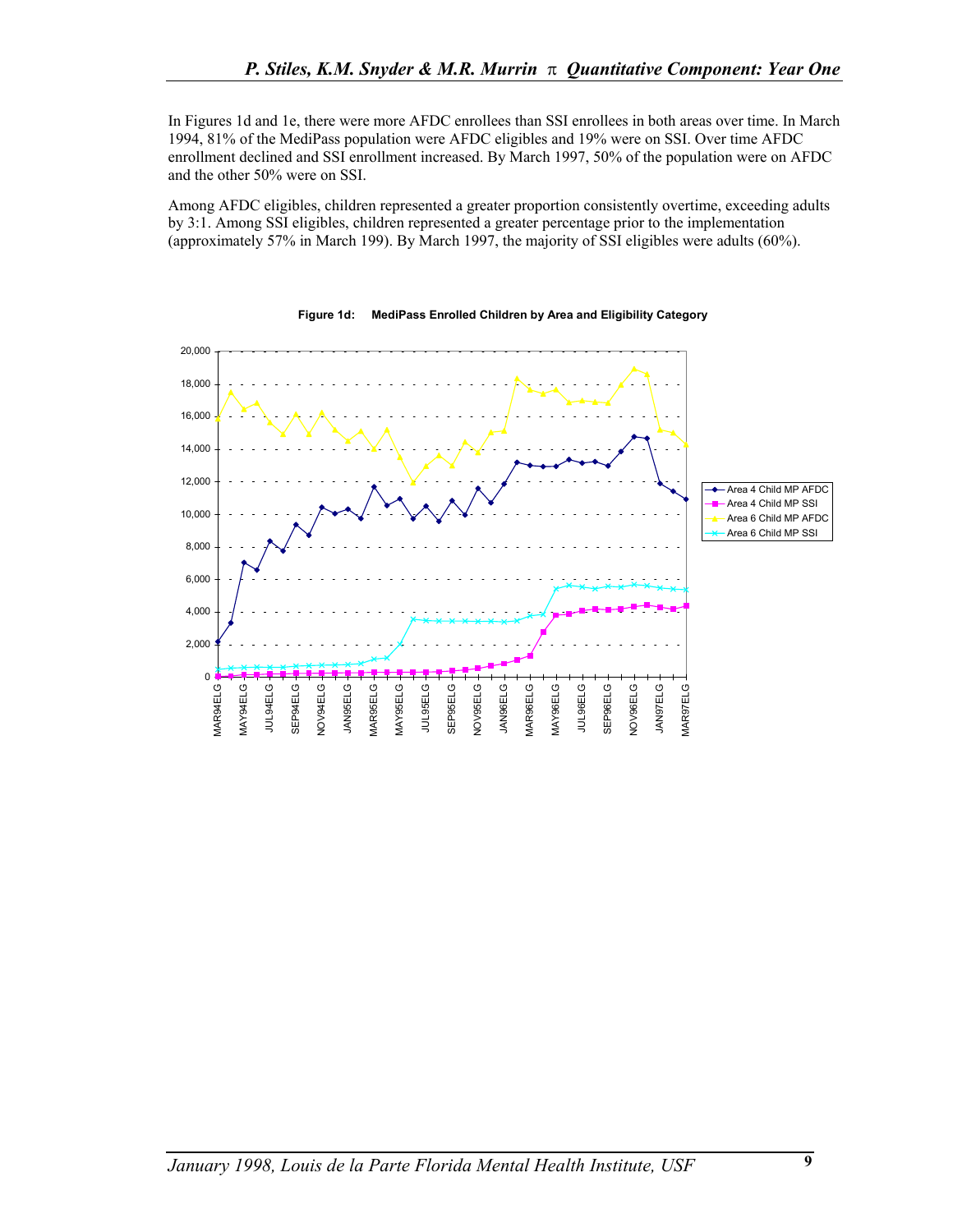

**Figure 1e: Number of MediPass Enrolled Adults by Area and Eligibility Category**

### *3.1.1.2 HMO Group*

Figure 1f shows that the enrollment pattern in the HMO condition was fairly stable over time across both geographic regions. There were more children than adults enrolled in HMOs, with a steady increase in the number of children in Area 6 over time from approximately 18,000 to 35,000. The pattern was similar in Area 4 through August 1995, at which time there was a slight steady decline. There was less fluctuation among adults in both areas.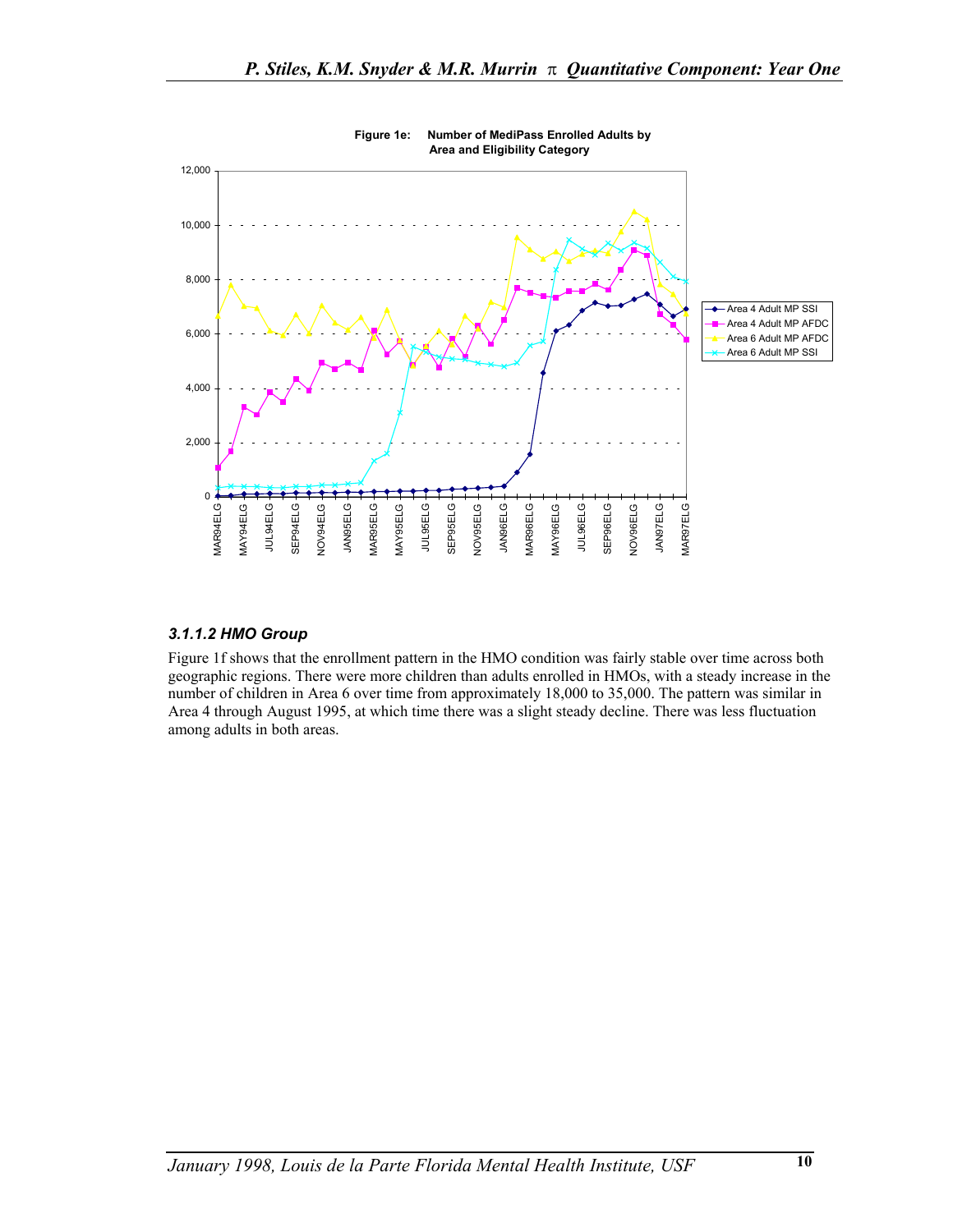

#### **Figure 1f: Number of Persons Enrolled in HMOs by Area and Age Group**

Looking at Race patterns in HMOs, in Figures 1g and 1h, there were more black children enrolled in HMOs than whites in both Areas 4 and 6. The largest increase occurred in Area 6 among black children between March 1994 to March 1997. The remainder of enrolled children remained fairly stable. Among adults, the pattern was slightly different. The number of black and white enrollees in Area 6 was similar averaging approximately 6,900 a month over time. However, there was a steady decrease in the number of white adults in Area 4 from 5,800 to 4,000 over time.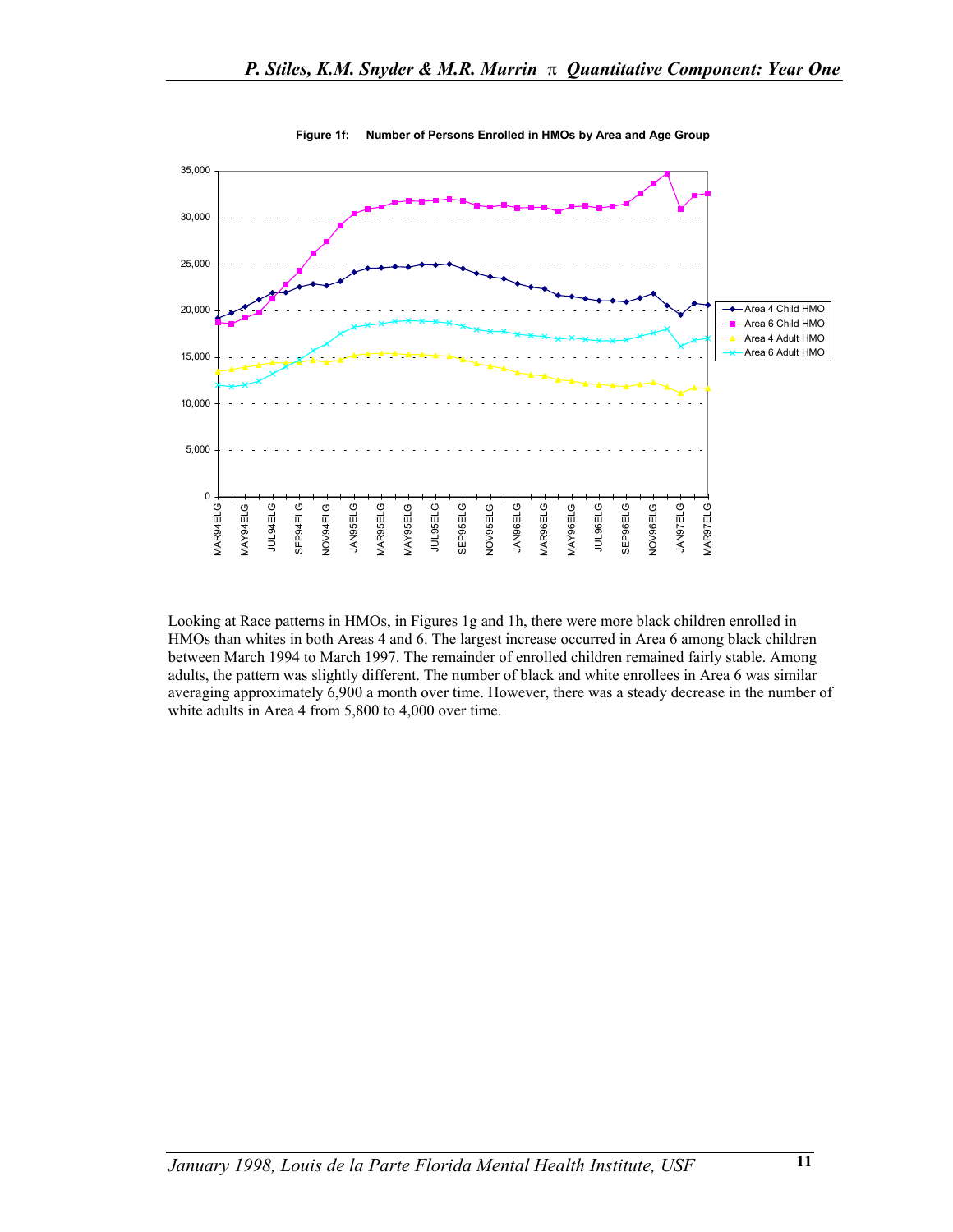

#### **Figure 1g: Number of HMO Enrolled Children by Area and Race**



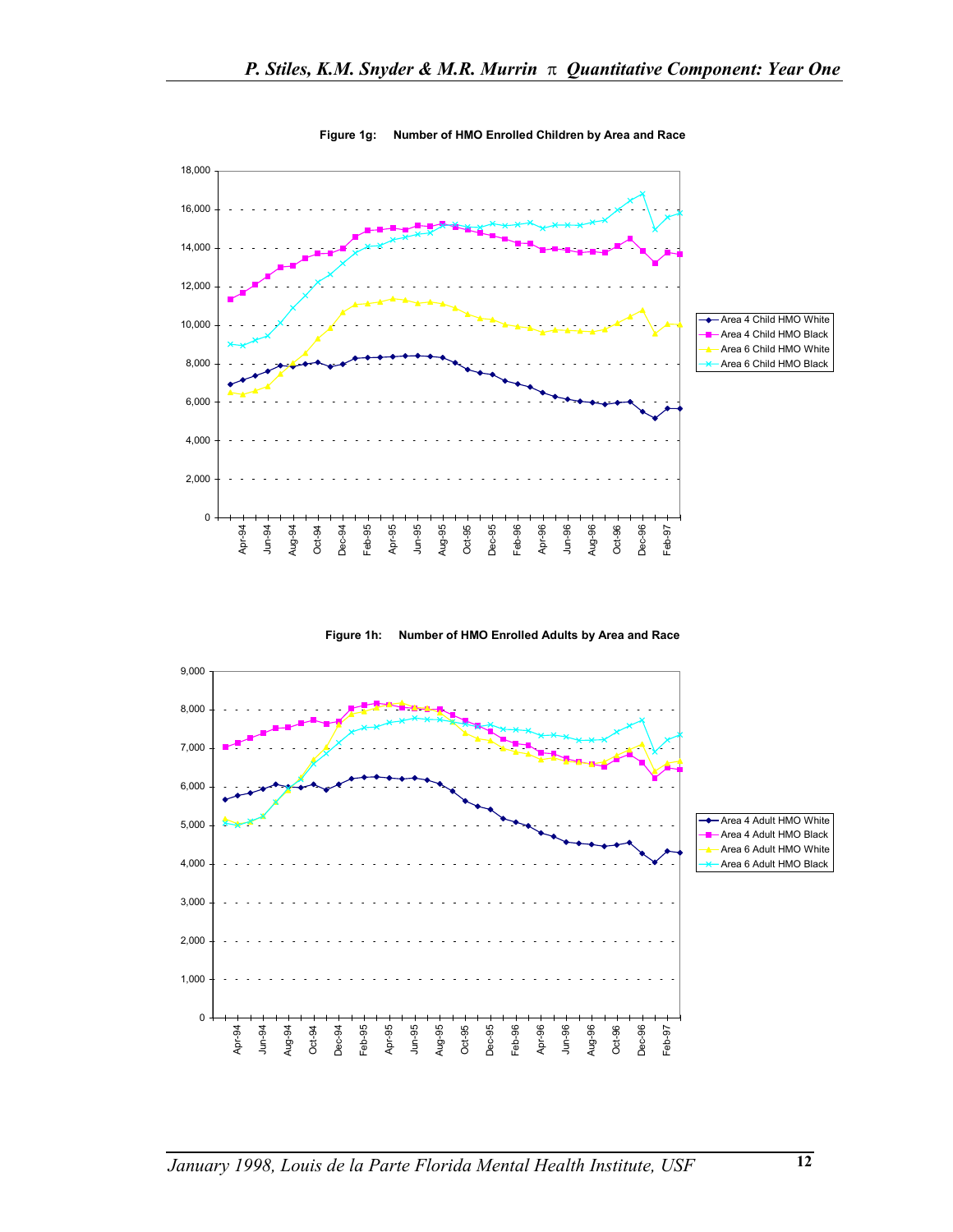Similar to MediPass, there were more AFDC enrollees than SSI enrollees as indicated in Figure 1i and 1j. The number of AFDC children (61%) exceeded AFDC adults (39%) by approximately 11,000, whereas the number of SSI adult (66%) enrollees exceed the number of children (34%) in both Areas. There was a steady decrease in the number of AFDC eligibles and an increase (although less marked) in the number of SSI enrollees over time in both Areas and age groups.



#### **Figure 1i: Number of HMO Enrolled Children by Area and Eligibility Category**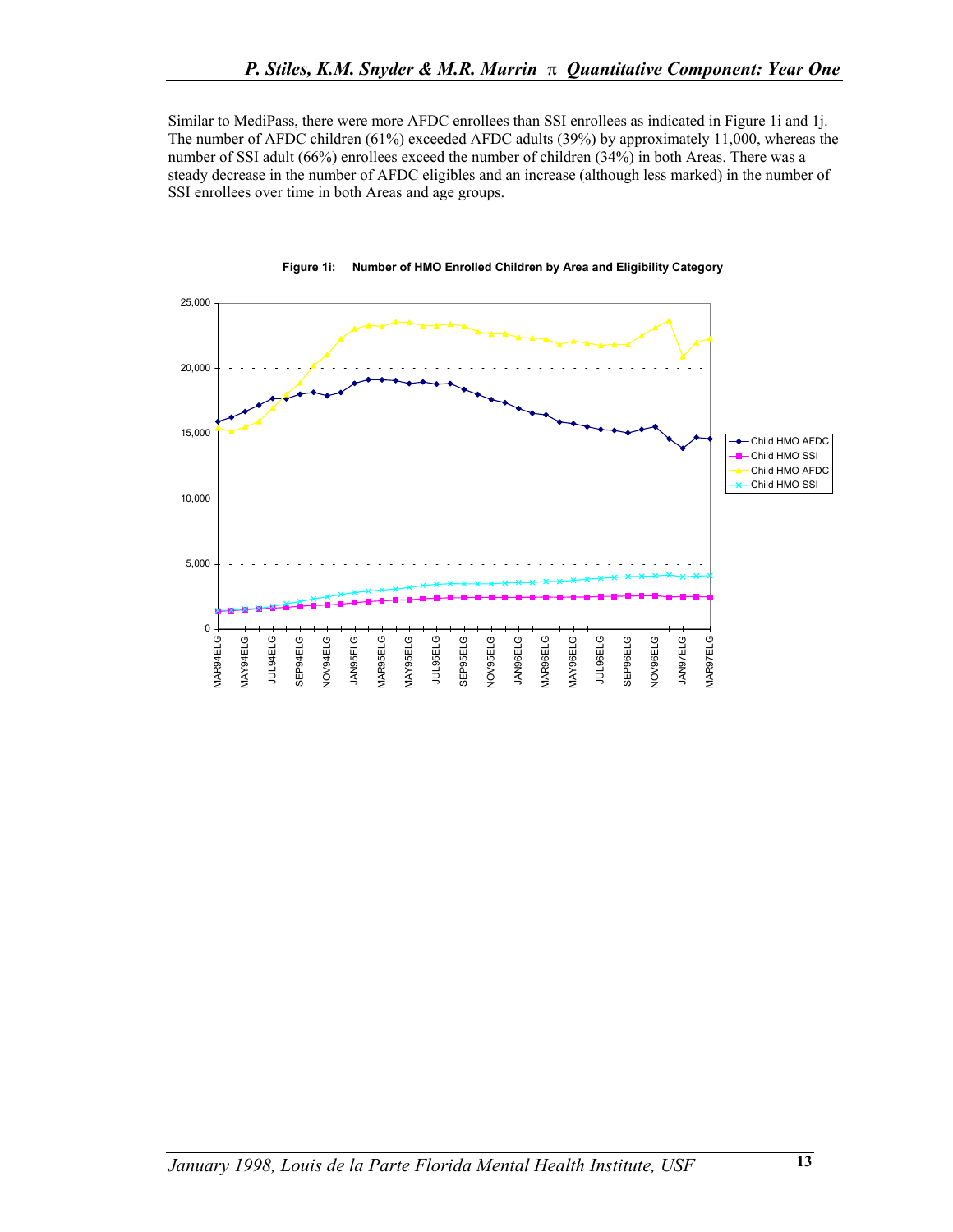

#### **Figure 1j: Number of HMO Enrolled Adults by Area and Eligibility Category**

### *3.1.1.3 General Eligibility Group*

Figure 1k shows that the number of persons in the General Eligibility condition decreased steadily from March 1994 to January 1997 in both geographic areas. There were more adults than children in both areas, with adults exceeding children enrollment levels by approximately 9,000. This may be explained in part by the presence of Medicare enrollees, who are only in the General Eligibility condition.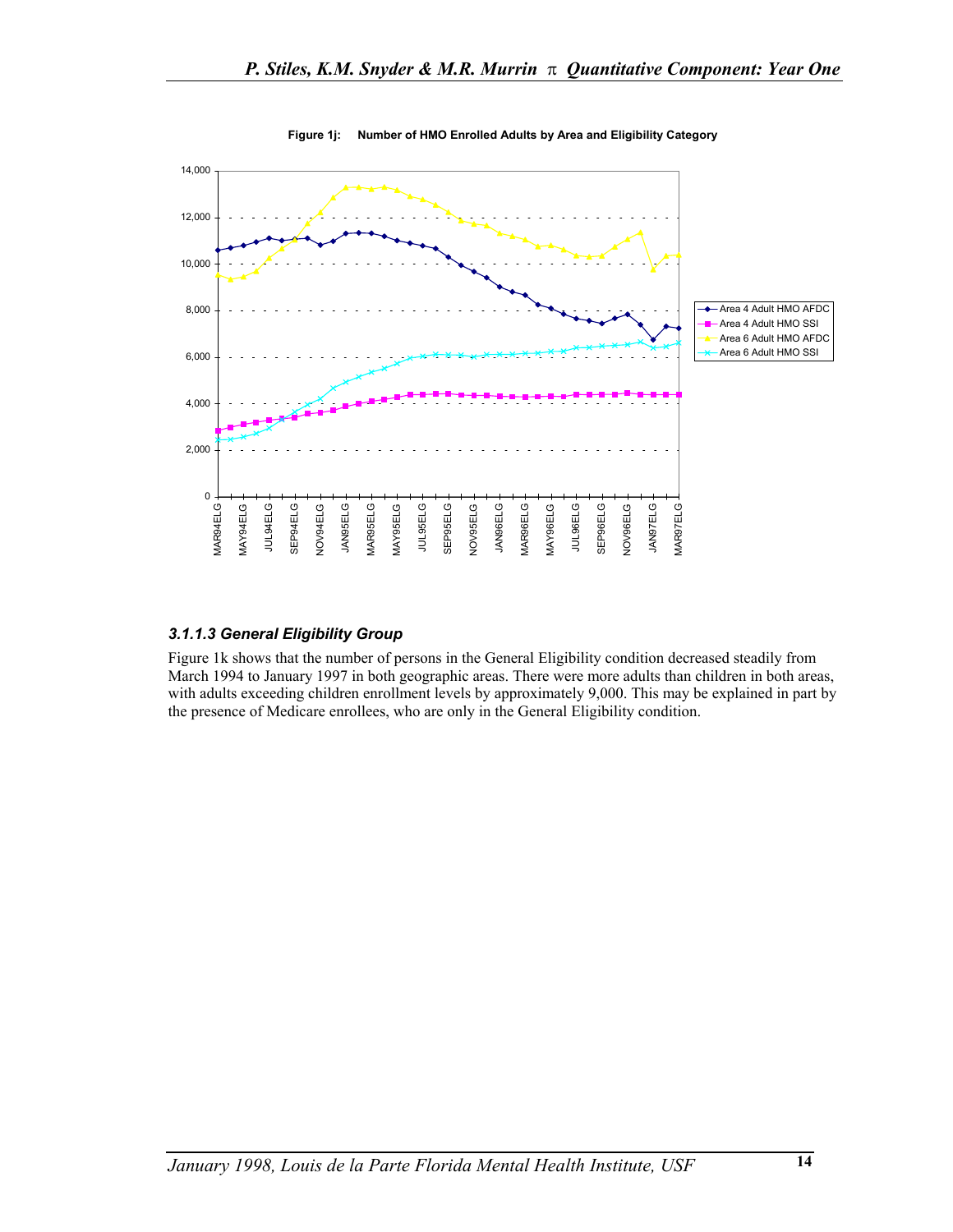

**figure 1k: Number of Persons Enrolled in General Eligibility by Area and AgeGroup**

In Figures 1l and 1m, it is apparent that there were more whites enrolled than blacks in both areas, which is characteristic of the general population. The proportion of whites to blacks was greater among adults than children in both areas as well. Figures 1n and 1o indicate that there were differences among AFDC and SSI enrollees. AFDC enrollees were more represented by children in both areas, whereas SSI was comprised of more adults. The number of AFDC enrollees decreased steadily over time, a potential result of the changes in Welfare. Conversely, the number of SSI enrollees was more stable, decreasing slightly for short periods then reaching a plateau. Overall, the trends are the same for both AFDC and SSI enrollees in General Eligibility: a decrease in enrollment over time.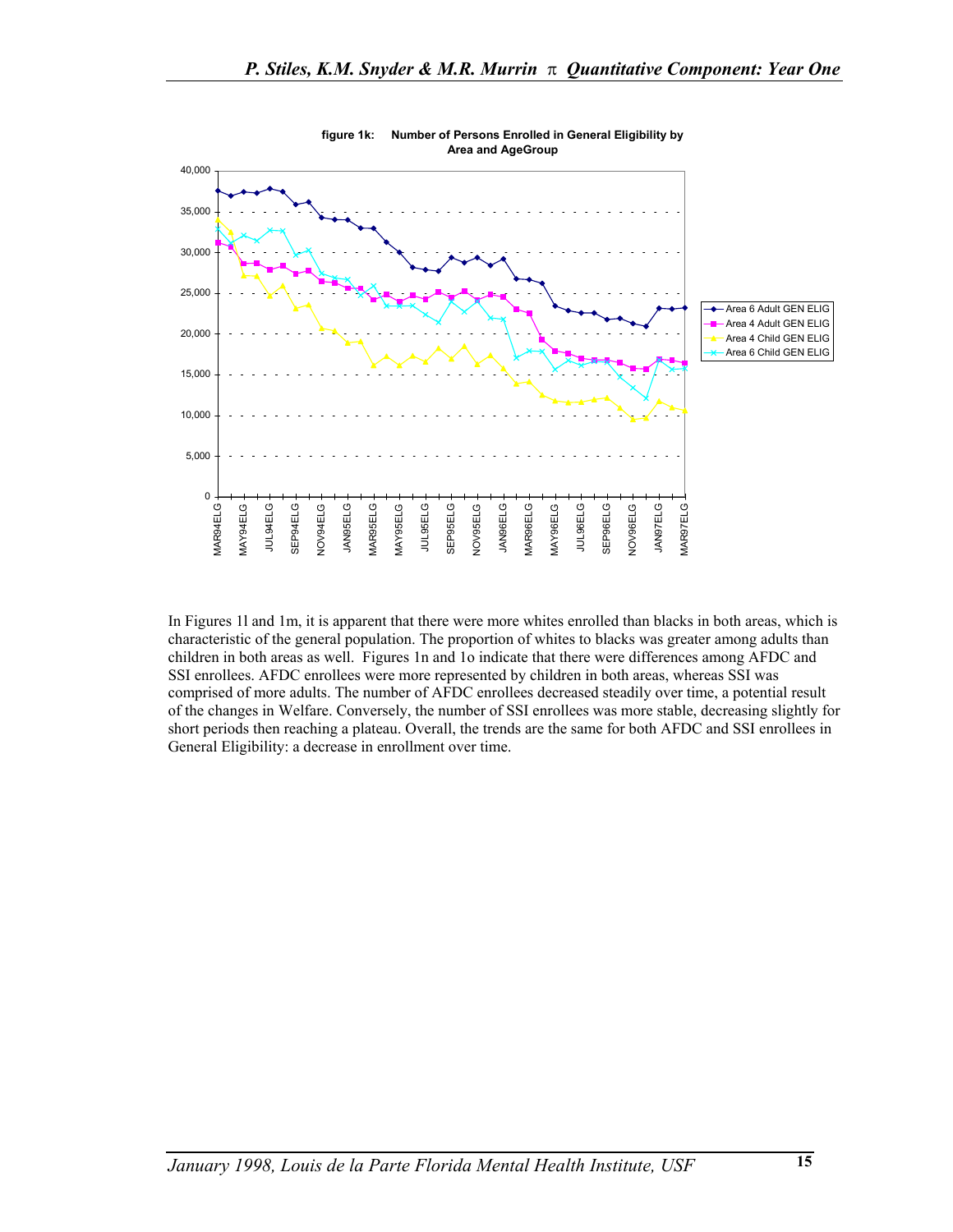

**Figure 1l: Number of General Eligible Children by Area and Race**

**Figure 1m: Number of General Eligible Adults by Area and Race**

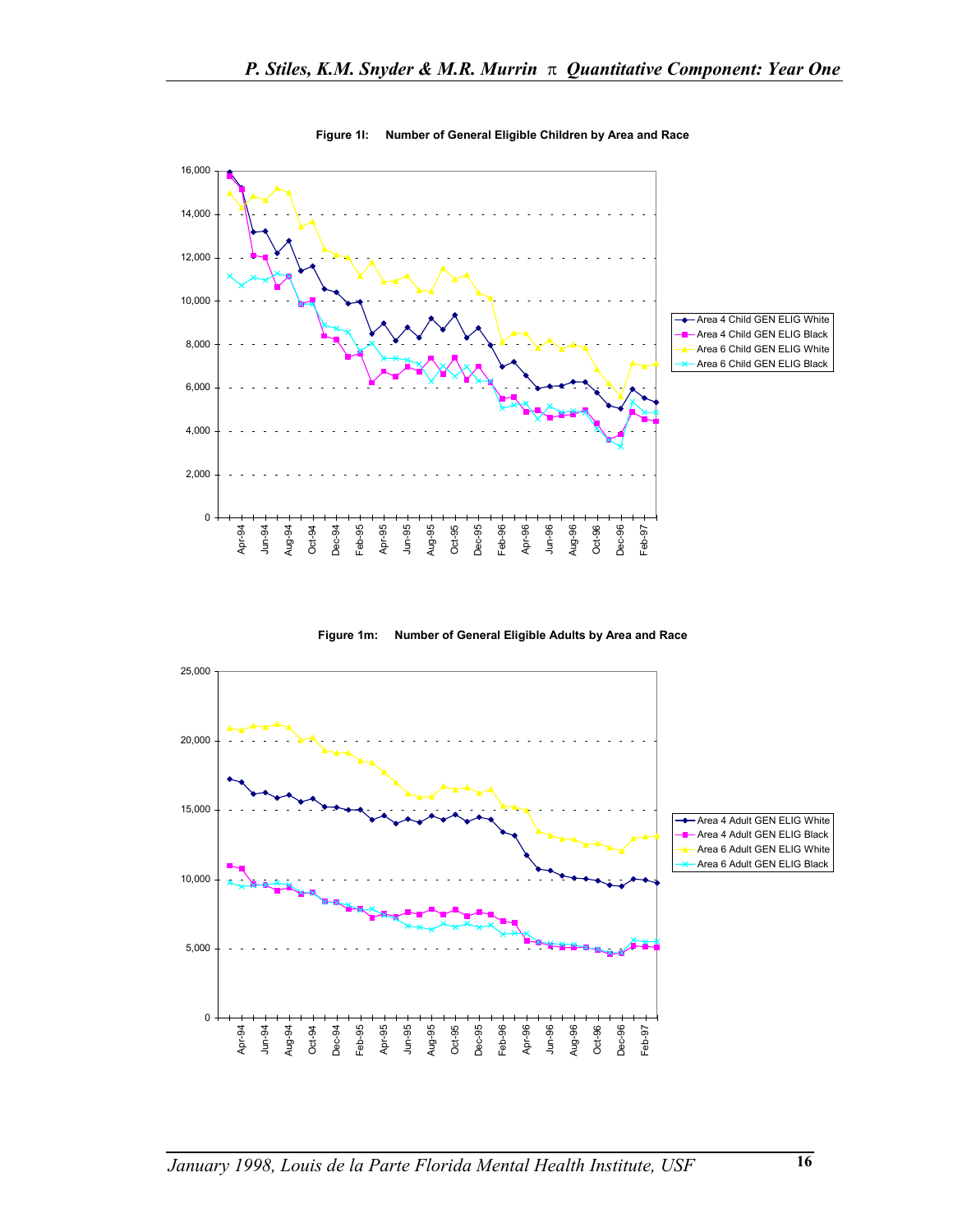

**Figure 1n: Number of General Eligible Children by Area and Eligibility Category**

**Figure 1o: Number of General Eligible Adults by Area and Eligibility Category**

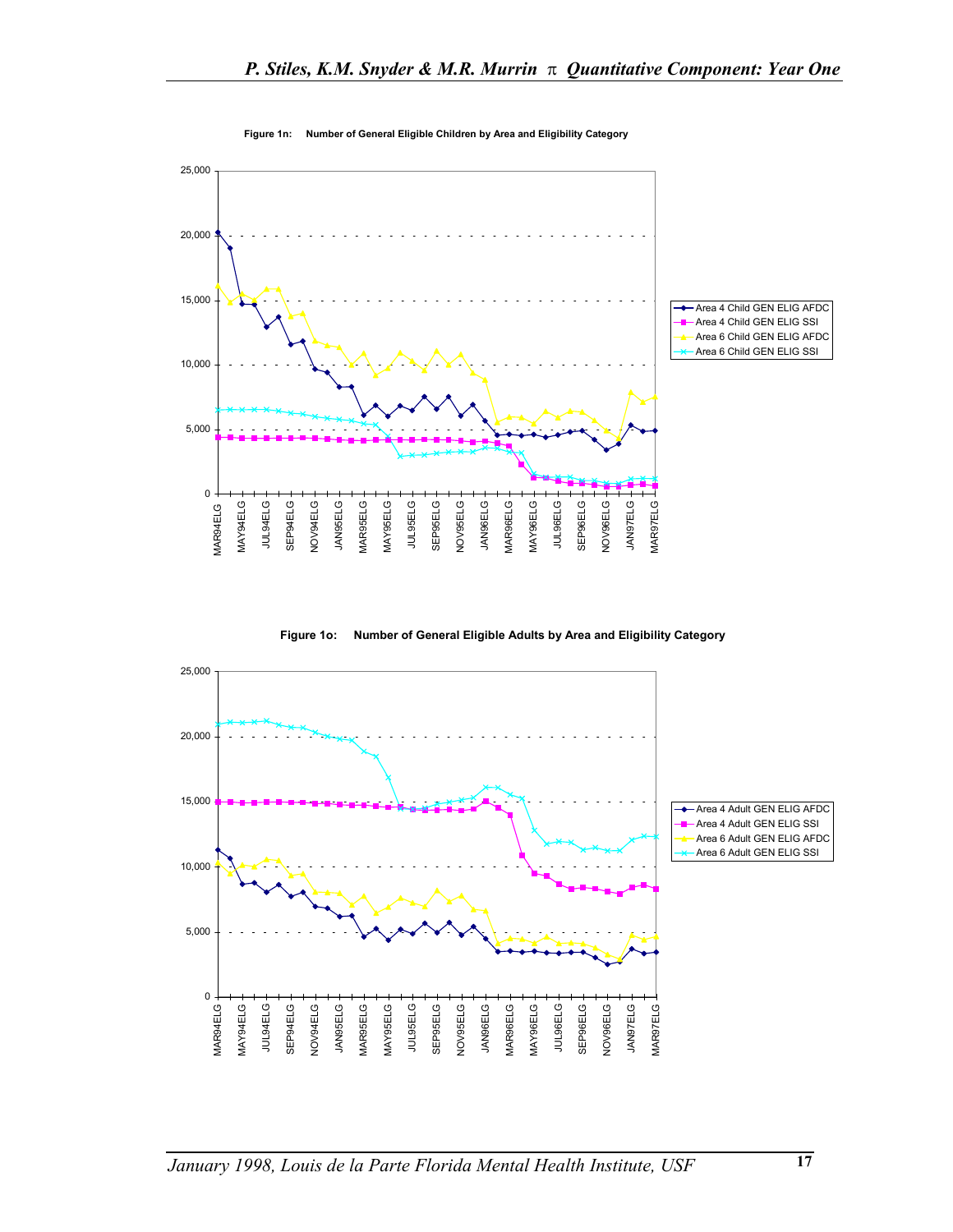## *3.1.2 Summary of Question 1 Findings*

These findings indicate that there are different patterns in enrollment between the three financing conditions over time. MediPass enrollment continued to increase, HMO enrollment remained fairly stable, and General Eligibility enrollment steadily decreased. HMOs consistently served more black enrollees than white enrollees over time. MediPass shifted from serving primarily white enrollees to serving a greater cross section of both black and white enrollees. Children were enrolled in both MediPass and HMOs than in General Eligibility. Conversely, there are more adults in General Eligibility than children. There is a greater proportion of AFDC than SSI enrollees in both geographic areas, and the difference is represented by children. There do not appear to be any substantial differences among the financing conditions across Areas 4 and 6. Differences in enrollment tend to be guided more by demographic characteristics. The significant trend that raises the most question is the increase in MediPass enrollment and the stableness of HMO enrollment in the context of a continuously decreasing General Eligibility enrollment.

# **3.2 Service Utilization**

We had anticipated conducting a comprehensive analysis of service utilization patterns using the units of service provided over time in the two Medicaid Areas across financing conditions. Unfortunately, because of missing data, we must forgo such a comprehensive analysis at this time. With increased participation and a renewed focus on better data quality, we will be able to carry out a more complete service utilization analysis for the second year report next year.

Because we can not be confident of calculations using service units, we instead have decided to approach service utilization by counting people instead of service units. We decided to use a *person-day* unit to represent the amount of service provided. That is, if a particular enrollee used a specific service on one day, one person-day of that service was added to the aggregate sum of service units. For services where units are equivalent to days (*e.g.*, inpatient or day treatment), the number of person-day units added to the aggregate sum of service units is the actual number of units indicated on the unduplicated (by admission date) claims. Unfortunately this approach to estimating volume of service will underestimate those services where multiple units could be performed in one day (*e.g.*, case management). Nevertheless, this seemed to be the best approach given the restrictions in the data set. Moreover, to account for fluctuations in the size of the enrolled population, we converted the service units into rates per enrollee who used a particular service, rather than overall volume of service. This essentially gives us a length of stay or intensity of treatment over time. It is hoped that we will have better claim indicators in the second year analysis, so that such involved procedures for obtaining a gross estimate of service volume is not necessary.

Finally, twenty-seven service categories have been derived from the types of service required in Florida Medicaid contracts. Algorithms for identifying the categories are outlined in Appendix A. As this evaluation's primary focus is on mental health services, the great bulk of the twenty-seven service categories are mental health procedures.

### *3.2.1 (Q2): What types of services are utilized by adults and children?* and *(Q3): What changes in patterns of service are reflected in the population across financing conditions?*

The overall trends in almost all the service categories were fairly flat, indicating consistent levels of service use per user over time. For most services, use, as measured in person-days per user, did not change much over the three year study window. Specific service trends, other than inpatient trends, (see question 4 below) are outlined in Table 3.1[IZ4]. No significant changes in service patterns were directly attributable to the PMHP implementation. If a trend was more pronounced in the implementation year (*e.g.*, increase in therapeutic foster care service use), it occurred across other comparison groups as well.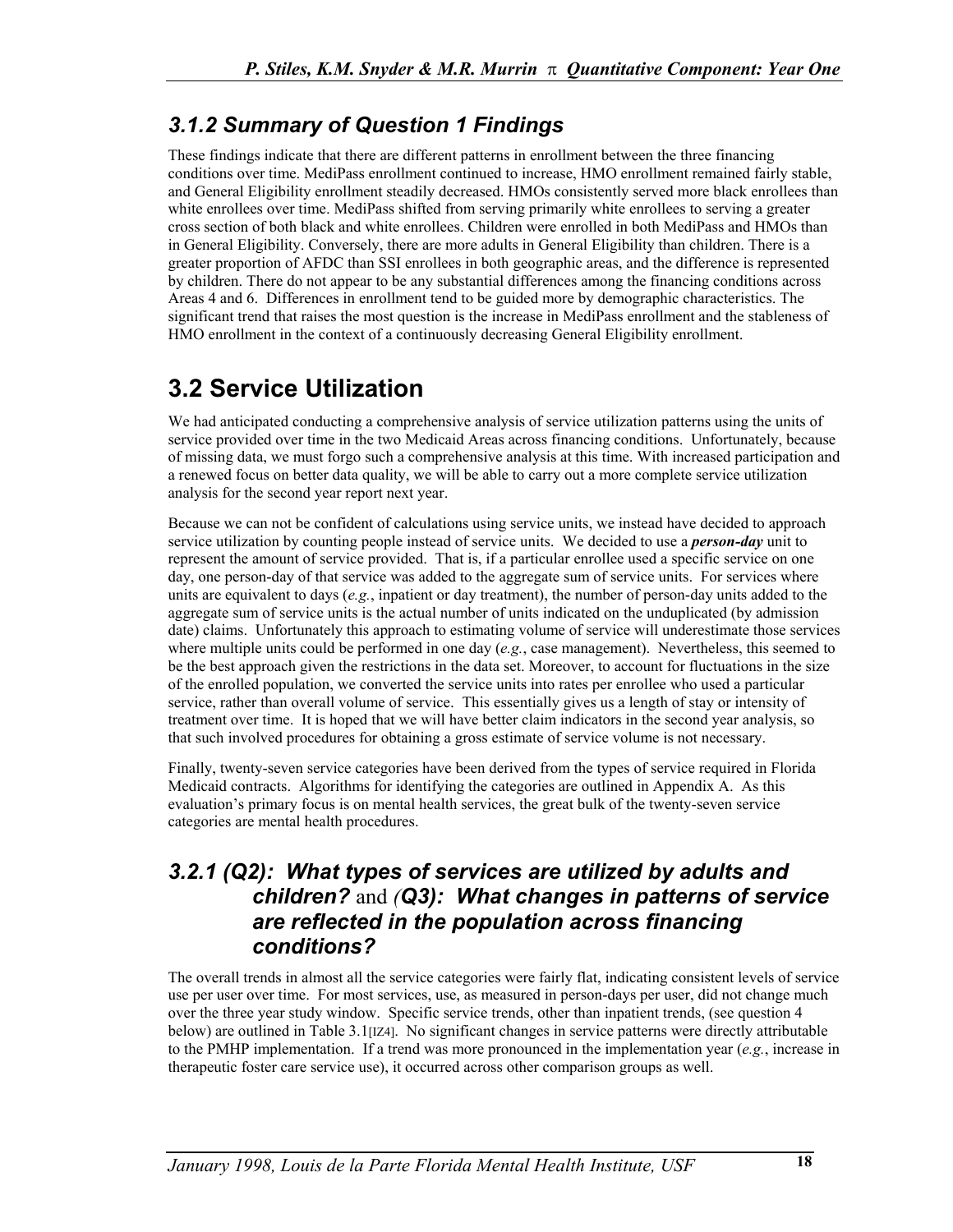| Area                    | Financing<br>Condition | Age   | <b>Overall Trends</b>      | Service trends over time                                                                                                       |
|-------------------------|------------------------|-------|----------------------------|--------------------------------------------------------------------------------------------------------------------------------|
| $\overline{\mathbf{4}}$ | <b>MP</b>              | Child | Fairly flat across<br>time | $\hat{U}$ in the rapeutic foster care                                                                                          |
|                         |                        | Adult | Fairly flat across<br>time | $\theta$ in general health and more consistent<br>high use of day tx                                                           |
|                         | GE                     | Child | Fairly flat across<br>time | $\hat{U}$ in foster care, and slight $\hat{U}$ in day<br>treatment                                                             |
|                         |                        | Adult | Fairly flat across<br>time | slight $\theta$ in general health and $\hat{\theta}$ in<br>targeted case management                                            |
| 6                       | <b>MP</b>              | Child | Fairly flat across<br>time | $\hat{U}$ in day Tx and general health overall,<br>and $\hat{U}$ in the rapeutic foster care for<br>non-PMHP disenrollees only |
|                         |                        | Adult | Fairly flat across<br>time | $\hat{U}$ in general health (particularly the<br>year before demonstration)                                                    |
|                         | <b>GE</b>              | Child | Fairly flat across<br>time | $\hat{U}$ in the rapeutic foster care                                                                                          |
|                         |                        | Adult | Fairly flat across<br>time | $\hat{U}$ in rehabilitative services and $\hat{U}$ in<br>general health                                                        |

### **Table 3.1 . Patterns of service from 3/94–2/97 by Area, financing condition and age group.**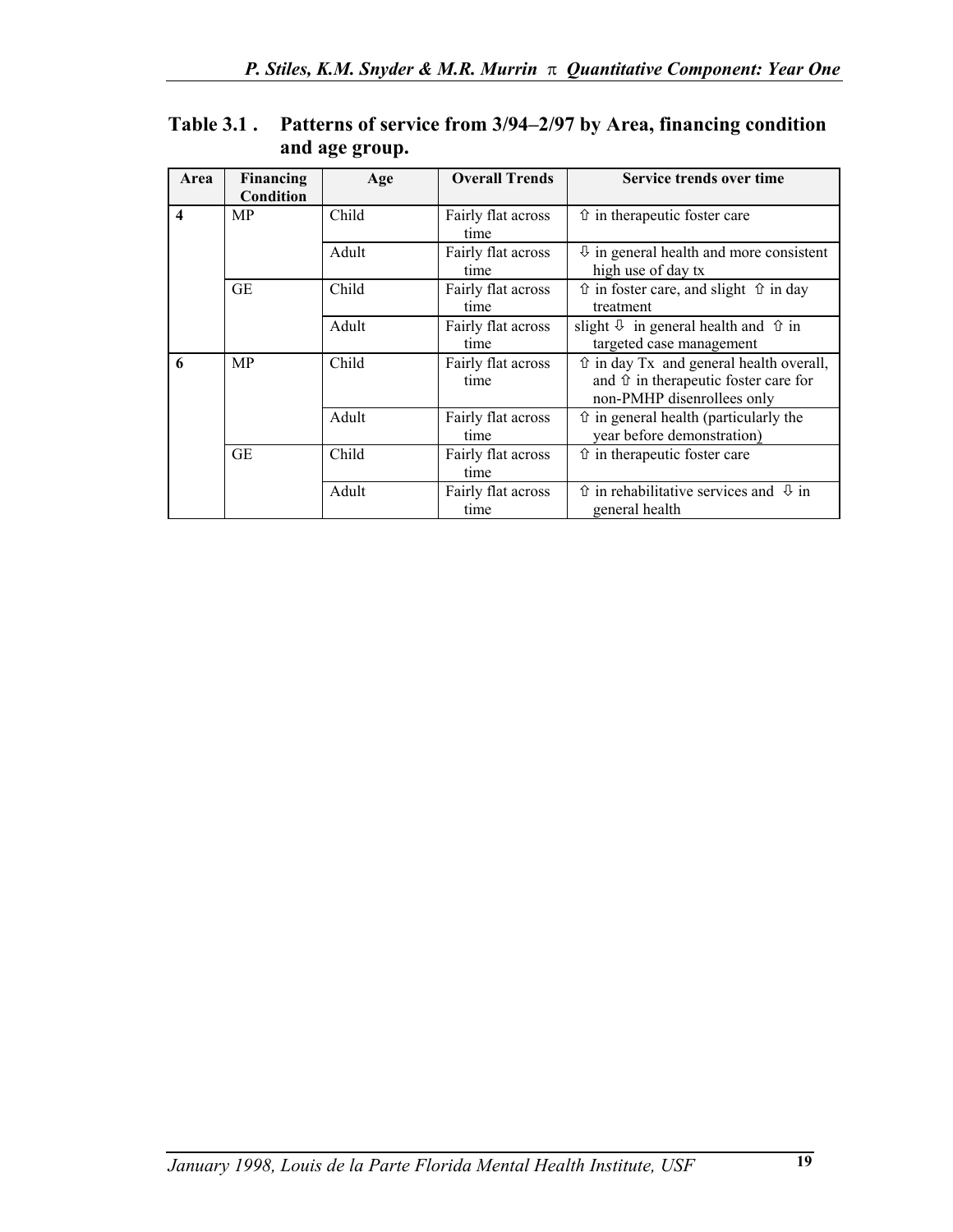## *3.2.2 (Q4): What are the patterns of inpatient care?*

Thepatterns of inpatient care are outlined in . Table  $3.2<sup>4</sup>$  It is clear inpatient service use remained stable or decreased (length of stay) in all groups except in the Area 4 MediPass group. In the Area 4 MediPass group, children showed wide fluctuations from month to month and adults showed an increasing trend (greater length of stays).

### **Table 3.2. Patterns of inpatient service by Area, financing condition and age group.**

| Area                    | <b>Financing</b><br>condition | Age   | <b>Inpatient Trends</b>                                            |
|-------------------------|-------------------------------|-------|--------------------------------------------------------------------|
| $\overline{\mathbf{4}}$ | MP                            | Child | sawtooth pattern over time with high variability (no clear trends) |
|                         |                               | Adult | <b>↑</b> trend                                                     |
|                         | <b>GE</b>                     | Child | $\overline{\psi}$ trend                                            |
|                         |                               | Adult | $\downarrow$ trend                                                 |
| 6                       | <b>MP</b>                     | Child | even to $\sqrt{1}$ trend                                           |
|                         |                               | Adult | even trend                                                         |
|                         | <b>GE</b>                     | Child | $\downarrow$ trend                                                 |
|                         |                               | Adult | $\sqrt{2}$ trend                                                   |

## *3.2.3 (Q5): What is the level of use of less intensive services?*

There did not appear to be a general indication in first implementation year of increased use of less intensive billable (formal) services attributable exclusively to the PMHP implementation. However, FHP has developed its own codes to track less intensive services (*e.g.*, drop in centers ). These data are not interpretable at this time because we have no baseline or comparison data for other conditions. We will watch the trends in these special categories over the second implementation year. We will conduct a cohort analysis for the next report, which might better address changes in types of services used by specific individuals.

### *3.2.4 (Q6): What are the linkages between inpatient care and community mental health after discharge?*

Our initial evaluation plan called for an analysis of the linkages between inpatient care and community mental health services. That is, when a recipient is discharged from a psychiatric hospitalization, how smooth is the transition to community mental health care? How quickly is the recipient engaged into the community mental health system? We anticipated an analysis using a cohort design to essentially *follow* recipients who received inpatient services into the community. However, because of the tight time frame for analyses caused by delays in receiving data, the problems with the HMO encounter data, and the fact

 $\overline{\phantom{a}}$ 

<span id="page-20-0"></span><sup>&</sup>lt;sup>4</sup> Note that the rates plotted and examined for trends really reflect an average length of stay (that is the aggregate number of days per admission were divided by the number of admissions/persons to obtain the number of personsdays per user).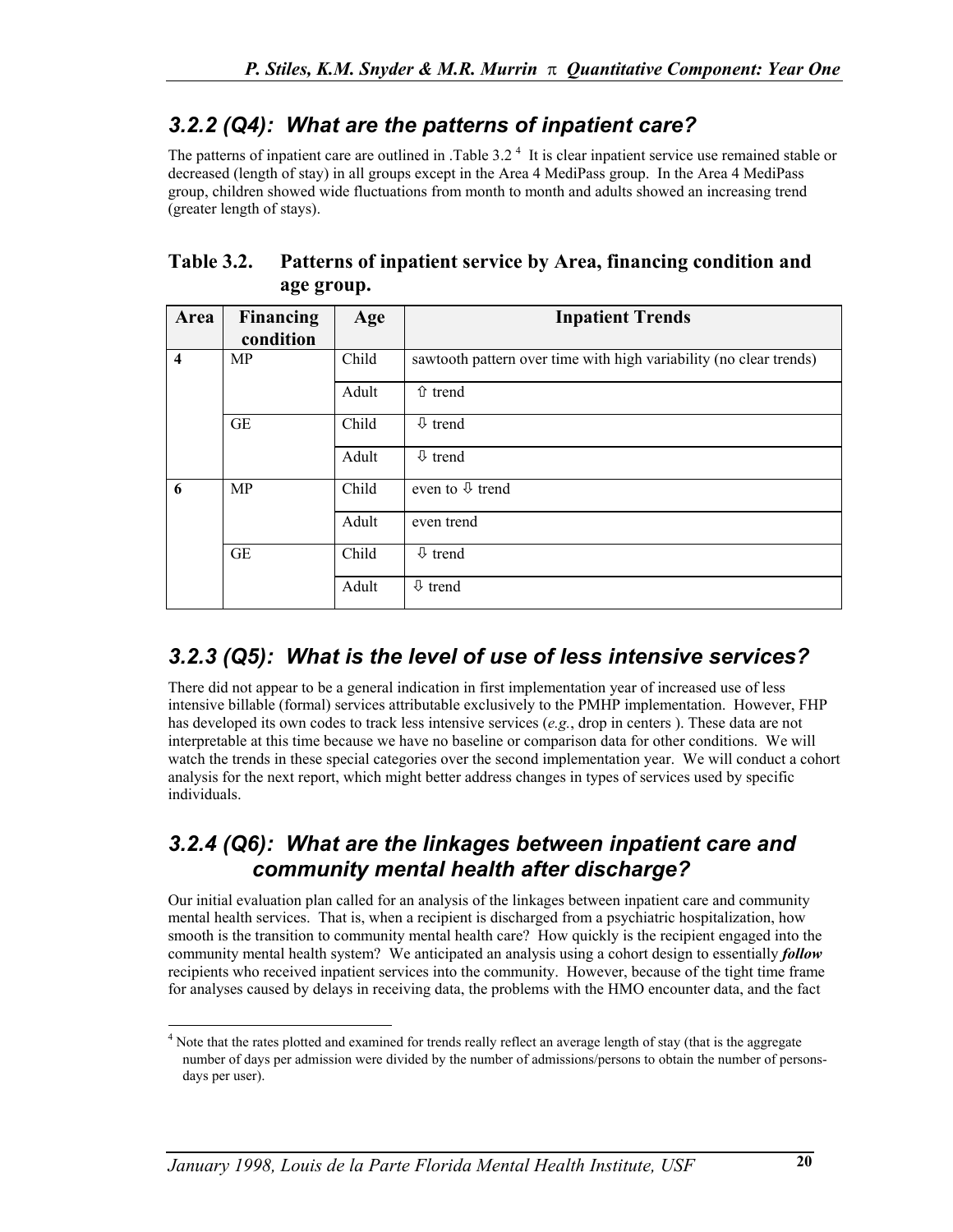that we do not yet have the requested hospital discharge data set,<sup>[5](#page-21-0)</sup> we are postponing the analysis that will address this question until the second year report that will be submitted in Fall 1998.

## *3.2.5 Summary of Findings from Questions 2, 3, 4, 5, and 6*

Overall non-inpatient service trends did not change over time, except for services such as therapeutic foster care and day treatment. Inpatient trends showed a general decrease over time for all conditions except for enrolles in Area 4 MediPass. Finally, there does not appear to be any general changes in the use of less intensive services in the first year of implementation with these data. However, special codes created by FHP may help us better assess this question in the second year analyses.

# **3.3 Access to Services**

l

### *3.3.1 (Q7): What is the rate of penetration across financing conditions and age categories?*

Simple annual penetration rates for mental health service use (number of eligible persons using mental health services divided by the total number of eligible persons) were calculated across the MediPass and General Eligibility financing conditions and age groups in both geographic areas. As recipients could change financing condition every thirty days, they were only included in the penetration calculations if they were enrolled at least 6 months in the financing condition in which they were categorized. Results for General Eligiblity and MediPass recipients are presented in Tables 3.3 and 3.4.

**Please note**: Results for the General Eligiblity group in Table 3.3 may be misleading because of the definition of persons who are included in that category for this penetration analysis. Recipients had to be generally eligible for at least 6 months, *without* receiving service in through either MediPass or HMOs. Thus recipients in that group for this penetration analysis may primarily be more disabled dual eligible recipients, or individuals residing in nursing homes or Institutions for the Mentally Disabled (IMDs).

<span id="page-21-0"></span> $<sup>5</sup>$  This linkages analysis should be greatly enhanced (and somewhat simplified) when we receive the hospital discharge</sup> data set.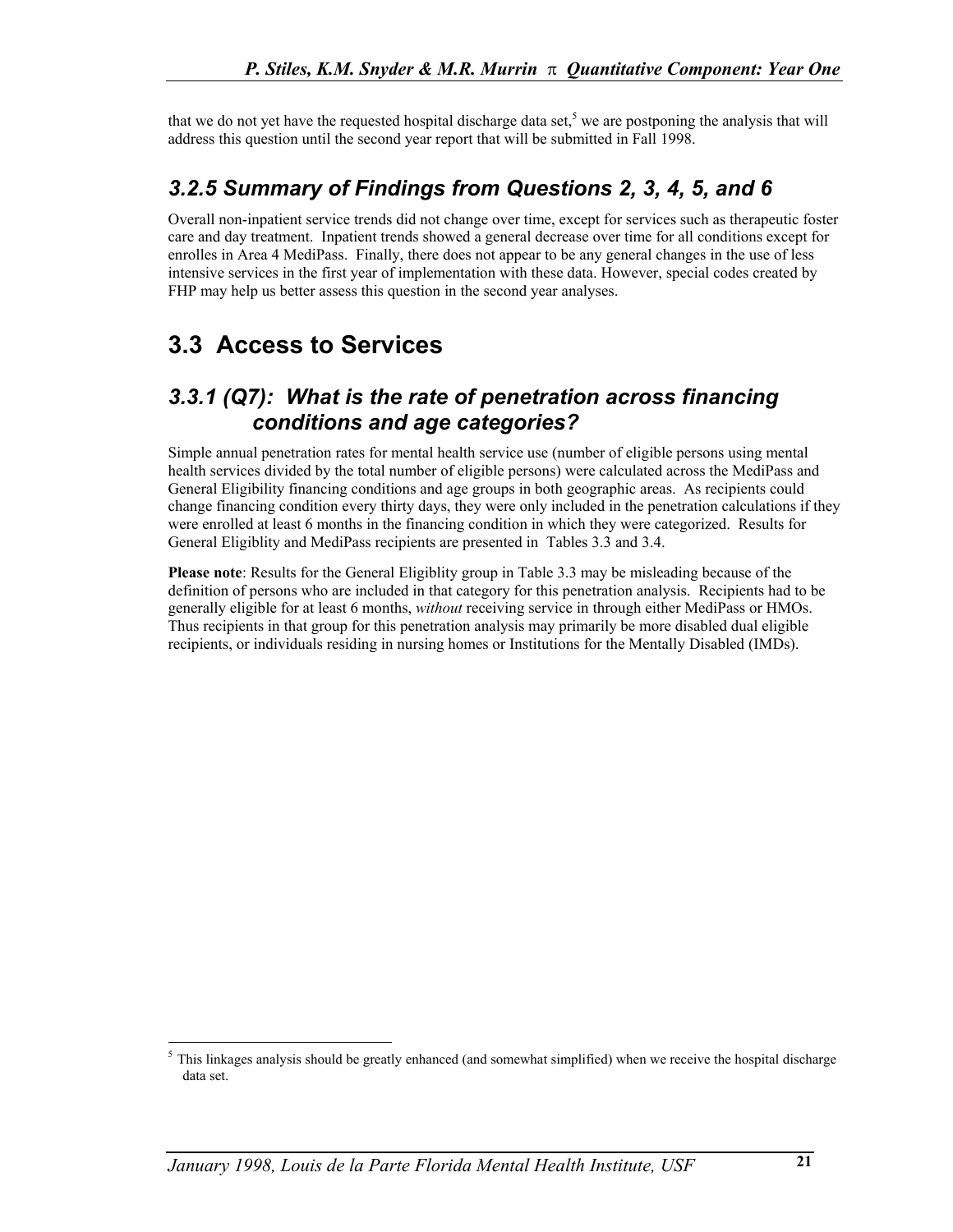|             |       |                  |                      |                      | Penetration (% who used MH services) |
|-------------|-------|------------------|----------------------|----------------------|--------------------------------------|
| <b>AHCA</b> | Age   | Intensity<br>of. |                      |                      |                                      |
| Area        | Group | $MH$ Use $^6$    | $3/1/94-$<br>2/28/95 | $3/1/95-$<br>2/28/96 | $3/1/96 - 2/28/97$<br>Implementation |
|             | Child | Specialty<br>МH  | 15.6%                | 18.1%                | 10.1%                                |
| Area 4      |       | All MH           | 30.1%                | 31.2%                | 19.1%                                |
|             | Adult | Specialty<br>MH  | 17.6%                | 20.5%                | 20.1%                                |
|             |       | All MH           | 37.2%                | 42.0%                | 43.8%                                |
|             | Child | Specialty<br>МH  | 14.2%                | 15.2%                | 9.3%                                 |
| Area 6      |       | All MH           | 33.7%                | 30.6%                | 20.4%                                |
|             | Adult | Specialty<br>МH  | 16.8%                | 17.6%                | 17.3%                                |
|             |       | All MH           | 36.6%                | 39.8%                | 42.3%                                |

**Table 3.3 Mental Health Penetration for General Eligibility** 

**Table 3.4. Mental Health Penetration for MediPass Group** 

|             |       |                              |                      | Penetration (% who used MH services) |                                                       |
|-------------|-------|------------------------------|----------------------|--------------------------------------|-------------------------------------------------------|
| <b>AHCA</b> | Age   | Intensity<br>$\mathsf{of}^7$ |                      |                                      |                                                       |
| Area        | Group | MH Use                       | $3/1/94-$<br>2/28/95 | $3/1/95-$<br>2/28/96                 | $3/1/96-$<br>2/28/97<br>Implementati<br><sub>on</sub> |
|             | Child | Specialty<br>МH              | 8.8 <sup>°</sup>     | 8.5%                                 | 10.1%                                                 |
| Area 4      |       | All MH                       | 24.9%                | 22.2%                                | 26.2%                                                 |
|             | Adult | Specialty<br>МH              | 8.6%                 | 6.6%                                 | 7.1%                                                  |
|             |       | All MH                       | 27.7%                | 26.1%                                | 27.6%                                                 |
|             | Child | Specialty<br>МH              | 6.5%                 | 7.5%                                 | 7.5%                                                  |
| Area 6      |       | All MH                       | 25.3%                | 21.4%                                | 25.6%                                                 |
|             | Adult | Specialty<br>МH              | 10.1%                | 9.1%                                 | 8.1%                                                  |
|             |       | All MH                       | 26.3%                | 24.8%                                | 26.1%                                                 |

<span id="page-22-0"></span> $\overline{\phantom{a}}$  $6$  "All MH" = use of any mental health service (as defined in Appendix B) during the year.

 <sup>&</sup>quot;Specialty MH" = use of any service from a specialty provider (non-primary care) excluding drug claims.<br><sup>7</sup> "All MH" = use of any mental health service (as defined in Appendix B) during the year.

<span id="page-22-1"></span>

 <sup>&</sup>quot;Specialty MH" = use of any service from a specialty provider (non-primary care) excluding drug claims.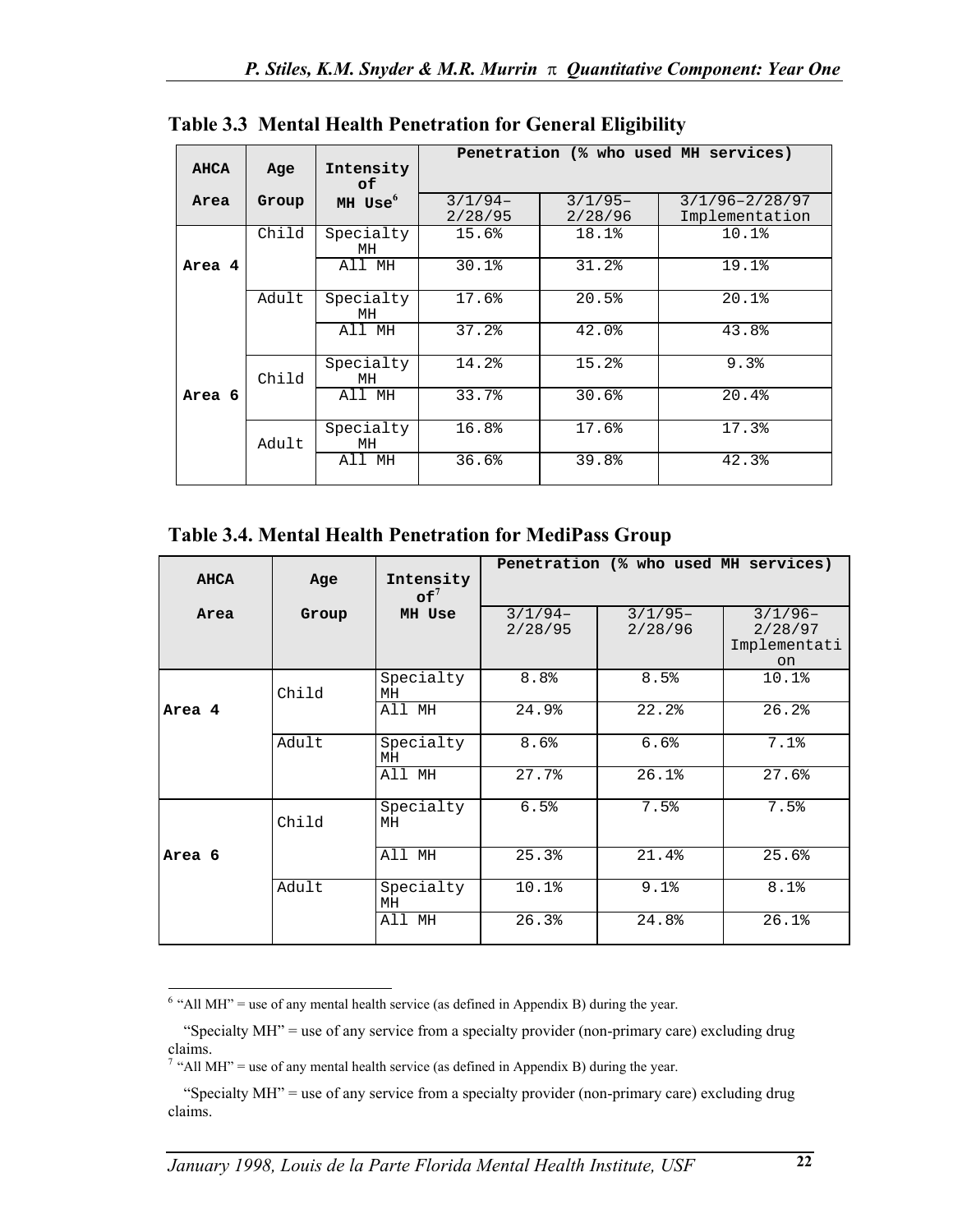In Tables 3.3 and 3.4, the patterns of mental health penetration appear to be fairly consistent across the two geographic areas. For both generally eligible recipients and MediPass recipients, the penetration rates are similar in both Area 4 and Area 6. For MediPass recipients about one-quarter of recipients (both adults and children) received some mental health service, and 6–10% received services from a specialty mental health provider. Thus, at this point, the demonstration intervention in Area 6 (MediPass/PMHP) appears to have substantially maintained penetration rates as compared to the two years prior to the intervention and compared to rates for MediPass in Area 4.

For the General Eligible group, both Areas are again consistent, but there are some differences in penetration by age group. Around 40% of general eligible adults received some mental health service over the three evaluation years, and 17–20% of adults received services from a specialty MH provider. In contrast, slightly over 30% of general eligible children received any MH service and 14–18% received services from specialty MH provider *in the first two years of the evaluation time frame*; however, in last year (3/96–2/97), the penetration rates for generally eligible children dropped to about 20% receiving any MH service and around 10% receiving service from a specialty provider (more similar to the consistent findings for the MediPass group). At this point, it is not clear what is causing this somewhat precipitous drop in Area 4 penetration rates for generally eligible children.

## *3.3.2 Summary of Question 7 Findings*

Penetration rates appear to be fairly consistent over time across Areas and age groups (with the exception of Area 4 general eligible children). At this point, the Demonstration in Area 6 (MediPass/PMHP) appears to have substantially maintained penetration rates as compared to the two years prior to the intervention and compared to rates for MediPass in Area 4.

## *3.3.3 (Q8): What are the patterns of financing condition switching among MediPass, HMO and General Eligibility (FFS)?*

Medicaid recipients are allowed to change service provision financing conditions (*e.g.*, MediPass, HMO, etc.) every thirty days. With such a short time frame allowed for changing (switching) financing conditions, it was hypothesized that if recipients were unhappy with a financing condition, they would "vote with their feet", and overall we would see trends over time showing recipients switching to other financing conditions. Similarly, if recipients were happy with a financing condition, they may tend to not switch from that financing condition and overtime more recipients would gravitate towards that perceived *better* financing condition.

*Switching* was determined by comparing the financing condition that every recipient was enrolled in for two consecutive months. If the first month's financing condition differed from the second month's financing condition for a particular recipient, that was counted as a *switch*. Switches are recorded on the charts in the column for the first month. For example, if recipient John Doe is in financing condition A in March 1995, and in financing condition B in April 1995, it is recorded as a switch in March 1995. The following sections and figures describe overall financing condition switching, the direction of financing condition switching (*e.g.*, MediPass to HMO, HMO to general eligibility, etc.), and finally, *non-switching* or those who stayed in the same financing condition over time.

### *3.3.3.1 Overall Financing condition Switching*

-

In Figure 8a, overall in Area 4, there were 15,000–25,000 recipients switching financing conditions each month (including new enrollees and those recipients leaving Medicaid<sup>8</sup>). This means that with an average total Medicaid enrollment in Area 4 of around 100,000 recipients, typically about 20% of enrollees were

<span id="page-23-0"></span><sup>&</sup>lt;sup>8</sup> New enrollees and those leaving Medicaid represent about one-half to two-thirds of the plan switches.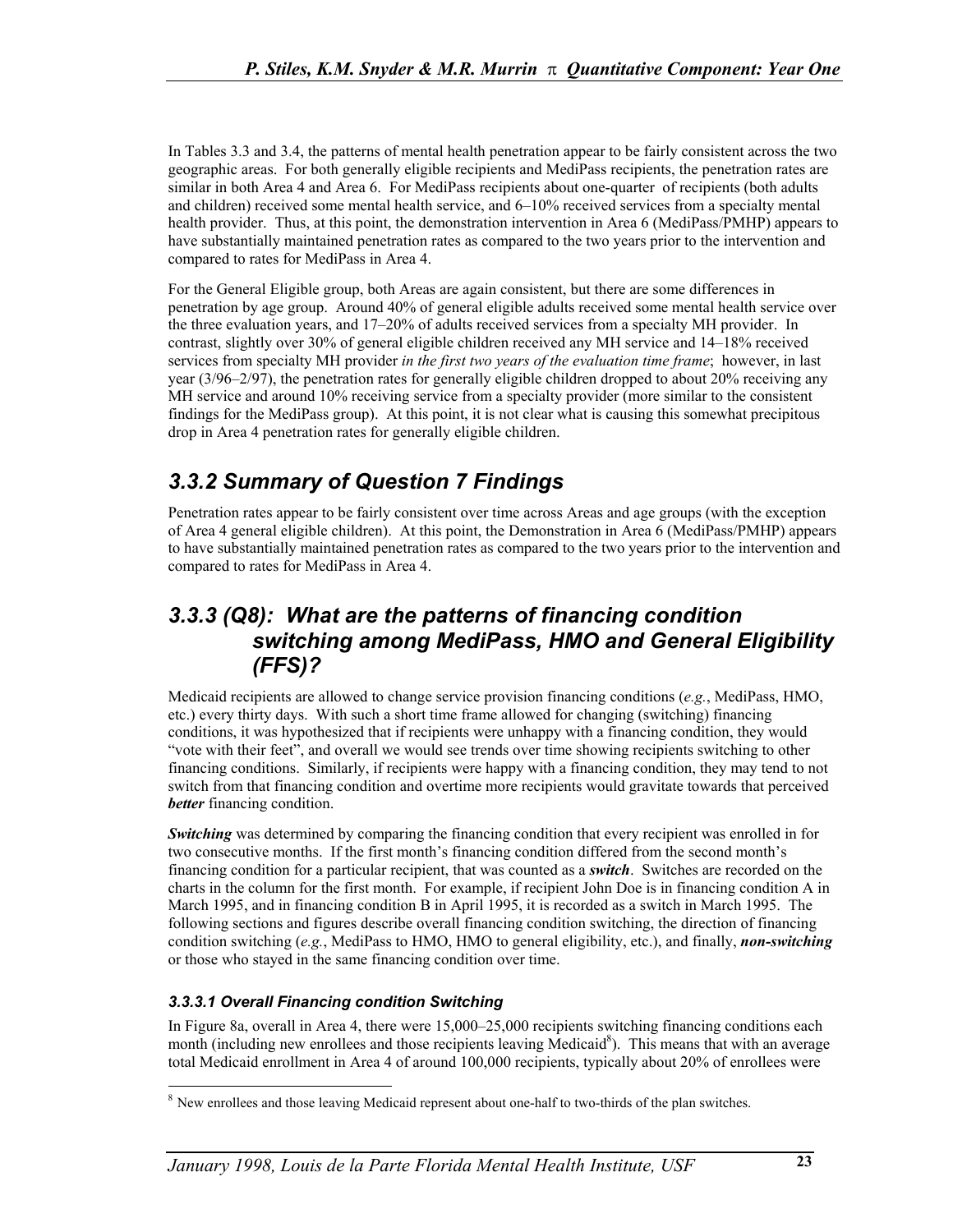switching financing conditions (or joining/leaving Medicaid) each month. This pattern appears to hold for both children and adults. There appears to be a cycle to Area 4 switching, as there is a *saw tooth* pattern over time. This could simply be due to a cycle of when requests for changing financing conditions are processed or reported by the Medicaid Office in Area 4.



#### **Figure 8a: Number of Plan Switches**

Overall in Area 6, there were 20,000–30,000 recipients switching financing conditions each month (again including new enrollees and those recipients leaving Medicaid). This means that with a typical total Medicaid enrollment in Area 6 of about 130,000 recipients, approximately 20% of enrollees are switching financing conditions (or joining/leaving Medicaid) each month — similar to Area 4. Also as with Area 4, children and adults seem to have similar patterns of overall switching. There does not appear to be any significant changes in the pattern of switches over time, suggesting that the implementation of the demonstration in Area 6 on March 1, 1996, did not have a great impact on overall switching enrollment patterns in the first year.

#### *3.3.3.2 Directional patterns of financing condition switching*

The directional patterns of financing condition switches were fairly similar among adults and children in both Areas and as Figures 8b and 8c illustrate, the patterns are similar across Areas (although the *saw-tooth* pattern is still quite evident in Area 4 and not in Area 6). In both Areas in 1996 there was a substantial increase of switches from General Eligibility to MediPass; likely the result of mandatory assignment to MediPass at that time. The switching into MediPass declines at the beginning of 1997 as assignment to HMOs increases, again likely reflecting the mandatory assignment policy change that added HMOs to the mandatory assignment pool.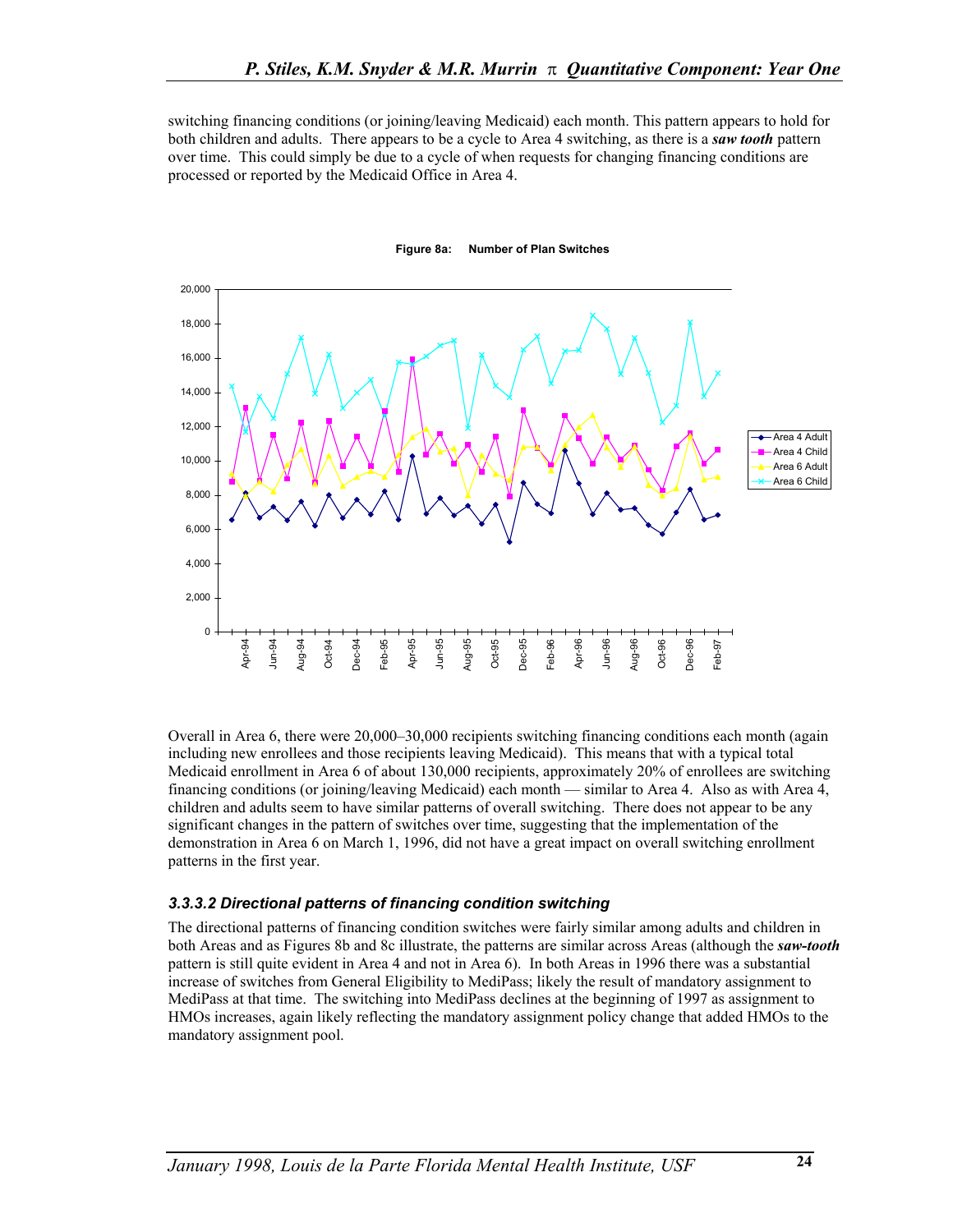

**Figure 8b: Number of Plan Switches Among Adults in Area 4**

**Figure 8c: Plan Swtiches Among Adults in Area 6**

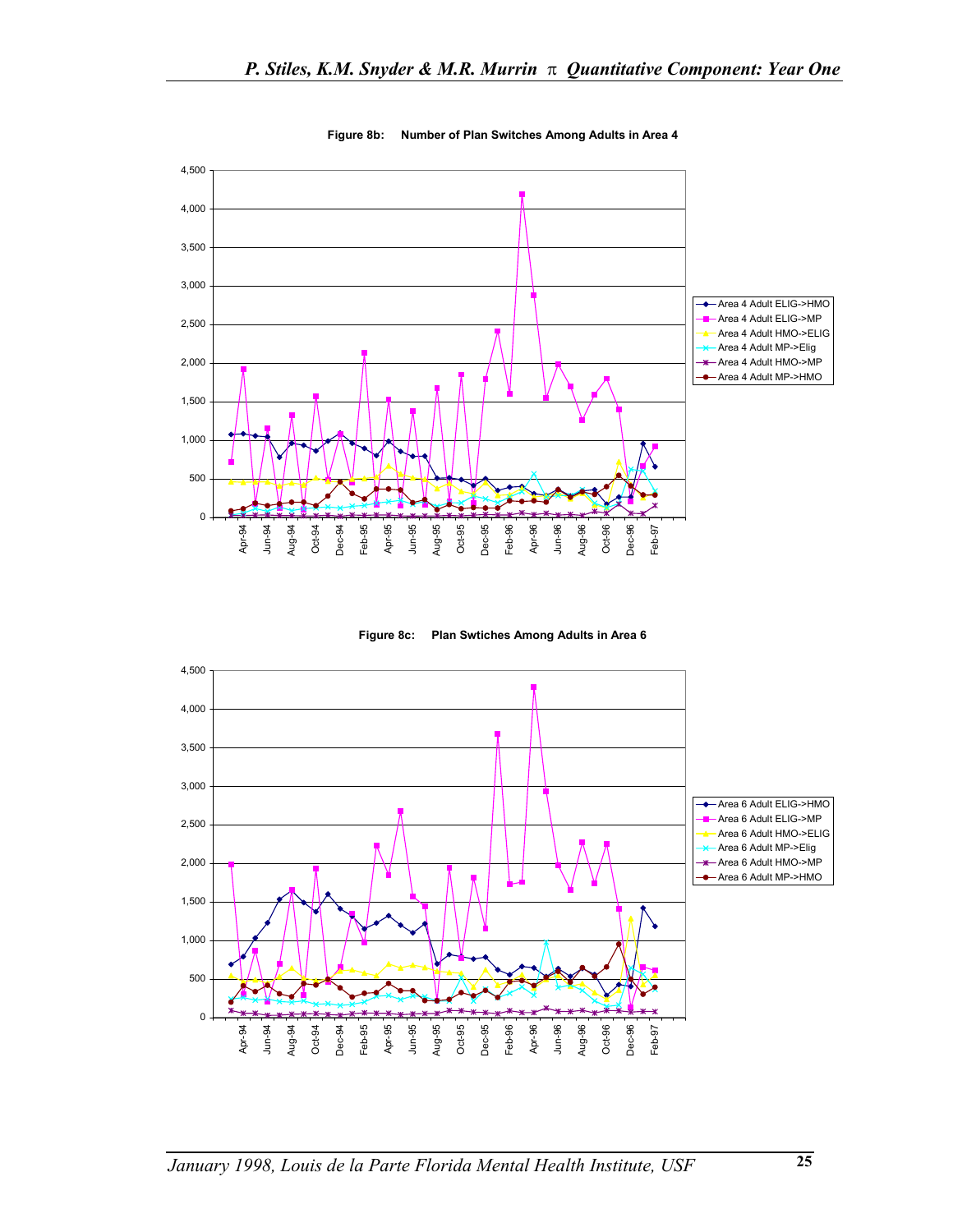Switches of recipients between HMOs and MediPass show an interesting pattern. Recipients choosing to move from HMOs to MediPass are consistently low in number, averaging about 50 recipients per month in both Areas over the entire three year period. Conversely, switches of recipients from MediPass to HMOs average around 200–400 in both Area through 1994 and 1995, and then begin to rise in 1996. They peak in November 1996 at about 550 in Area 4, and about 950 in Area 6. After November, they taper off back down to around 250 in each Area. As the increase occurred in both Areas, it is unlikely that it is due to the implementation of the Area 6 demonstration, however, the greater magnitude of the increase could be related to the implementation. Analysis of the second year implementation data this coming Fall may be more revealing. Regardless of the cause of the increase in switches from MediPass to HMOs, it is clear that recipients tend to switch much more from MediPass to HMOs than vice versa in both Areas.

Finally, focusing on switches from either MediPass or HMOs to the general eligibility category (*i.e., deselecting* MediPass or HMO). It appears that in both Areas, in 1994 and 1995, HMO recipients consistently *deselect* more than MediPass recipients. That pattern converges, however, in 1996 in both Areas. The convergence could be the result of mandatory assignment to MediPass in 1996 (that is, those recipients assigned to MediPass, who did not want that financing condition, deselected MediPass causing a higher rate in 1996).

### *3.3.3.3 Non-Switching*

The patterns of *non-switchers* (that is, those recipients who remained in the same financing condition from month to month) are summarized in Figures 8d and 8e. Figure 8d shows the numbers of adult recipients in Area 6 (Area 4 was similar) who stayed in the same financing condition from month to month. The pattern is similar to the overall eligibility patterns over time with recipients in HMOs staying fairly constant while general eligibility (ELIG) declines and MediPass (MP) increases so that all three converge during 1996. The pattern of Area 6 child *non-switchers* presented in Figure 8e shows a slightly different pattern with the numbers staying in HMOs increasing precipitously at the end of 1994 before leveling off, and the numbers in MediPass gradually increasing to the same level as HMOs in 1995 and 1996. As with adults, those in General Eligibility decrease consistently over time. Area 4 has a similar pattern, although the HMO increase in 1994 is not as pronounced.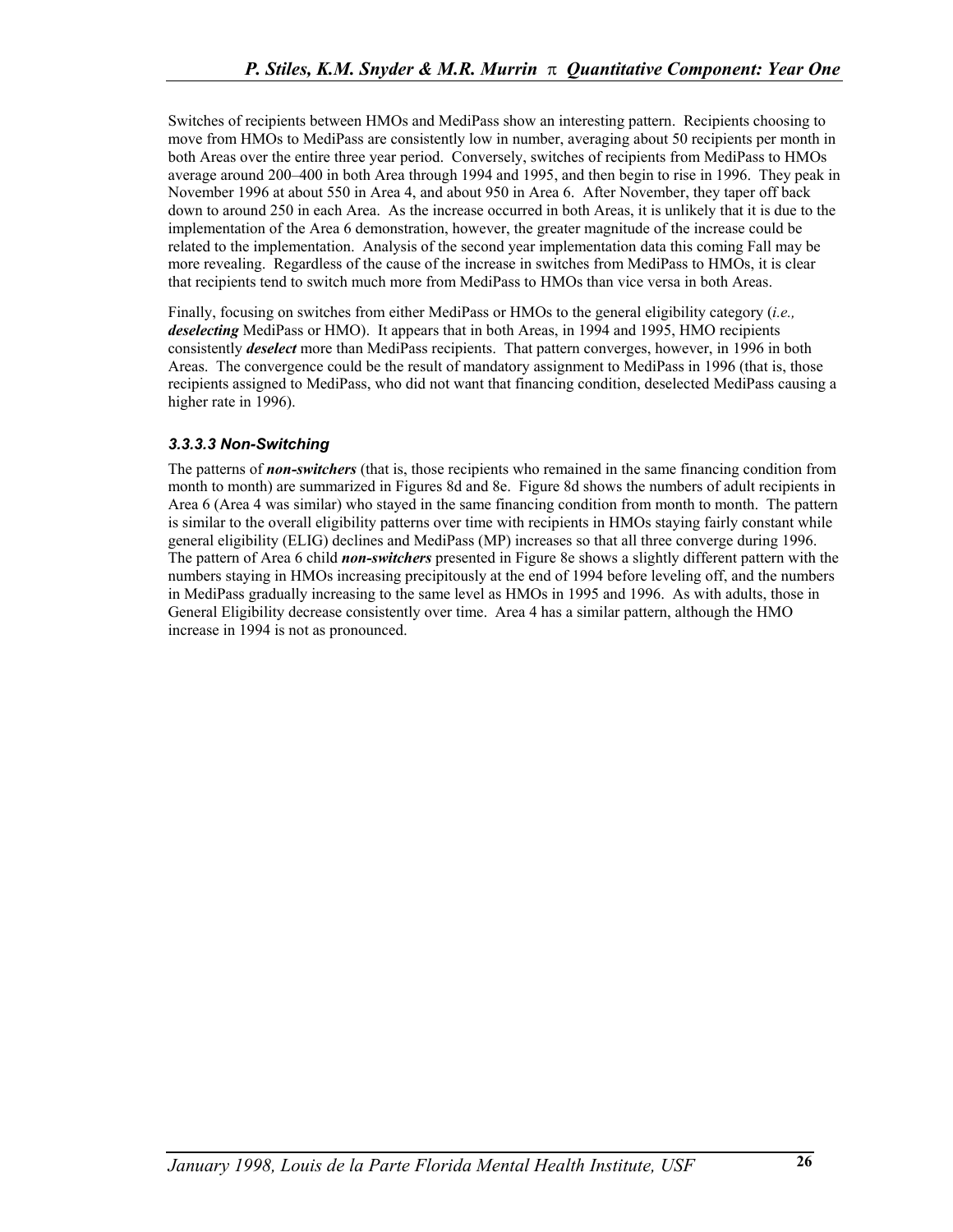

**Figure 8d: Number of Adults in Area 6 Remaining in Same Plan Over Time**

**Figure 8e: Number of Children in Area 6 Remaining in Same Plan Over Time**

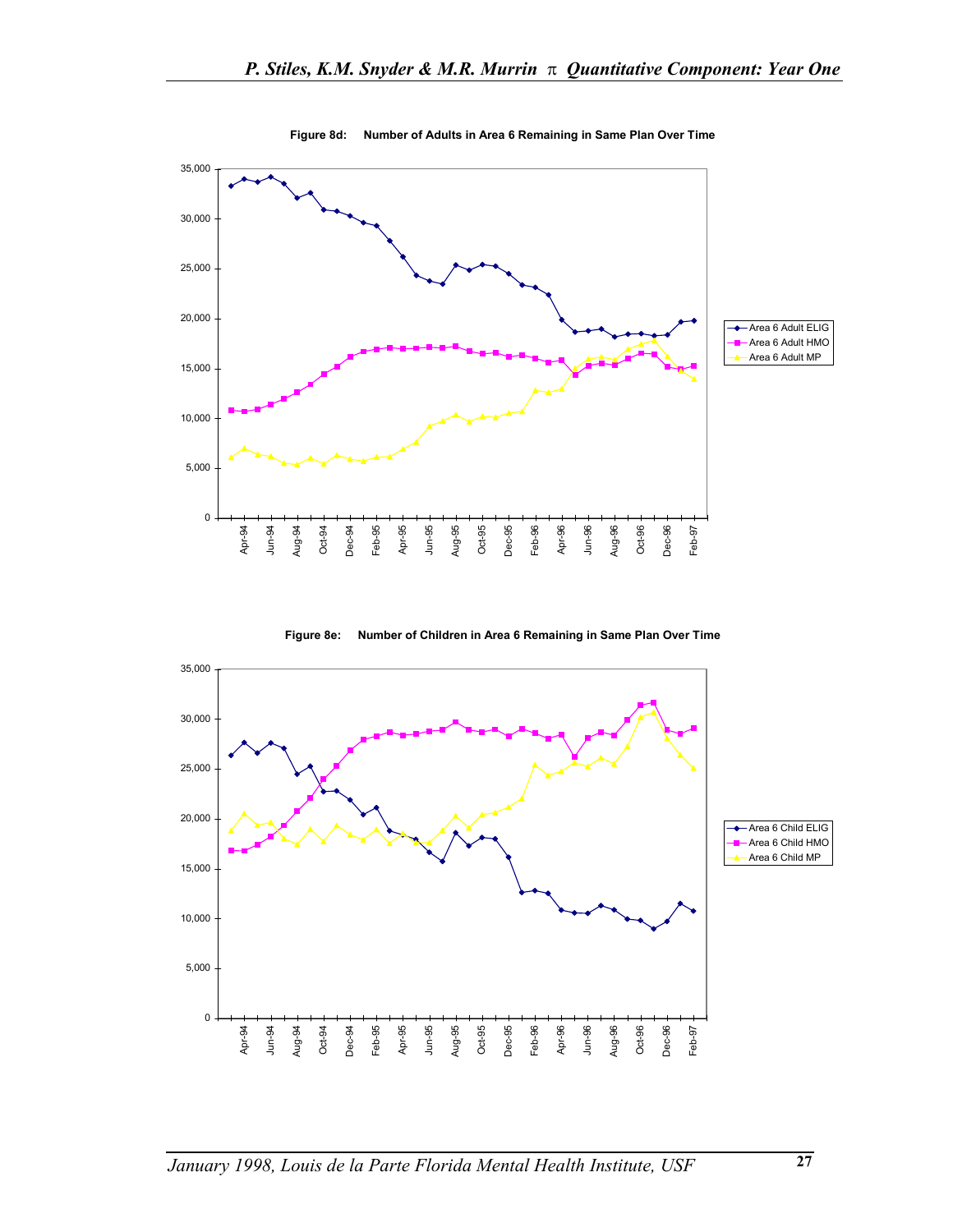## *3.3.3.4 Summary of Question 8 Findings*

Several switching patterns are evident over the course of the three year study period. However, the patterns seem to be affected more by mandatory assignment policies than recipients' satisfaction with the financing condition in which they were enrolled. If recipients did indeed "vote with their feet", it is not clearly distinguishable in the first year data. The consistently higher number of recipients switching from MediPass to HMOs than from HMOs to MediPass is interesting. It is not known the reasons for the switches at this time. These trends could be a result of a number of factors, including mandatory assignment. Analysis of the second year implementation data this coming Fall may shed more light on this finding.

# **3.4 Cost of Services**

### *3.4.1 (Q9) What is the cost of services over time across financing conditions and Areas?*

The overall cost of services were calculated for the General Eligibility and MediPass groups in both Areas by adding payment amounts for each Medicaid claim. The cost of services for FHP is captured by the PMHP capitation payments included in the claims files. As all claim payments are just summed, adjustments to claims amounts are thus added or subtracted, resulting in an actual paid amount per claim. It is hoped that a more sophisticated method of cost estimation (*e.g.*, using service utilization to estimate cost using Medicaid rate tables) will be possible when more complete service data are available next year. The following sections and figures describe aggregated cost estimates in both Areas for the general eligibility group (combined general and mental health costs), MediPass general health costs, and MediPass mental health costs.

## *3.4.1.1 General Eligibility Group Costs*

Similar patterns of costs were revealed for persons in the General Eligibility Group in both Area 4 and Area 6. Therefore, data is presented here only for the General Eligibility Group in Area 6. Figures 9a and 9b show the costs per eligible recipient over time for the two age categories (dollar amounts represent monthly aggregates per eligible recipient). The substantial dip in costs around November 1995 is caused by relatively fewer claims in the data set around that time and thus likely do not reflect actual cost decreases. The PMHP cap cost amounts that appear in March 1996 are likely an artifact of financing condition switching and the "float" period that occurs as papers are processed.<sup>9</sup> This artifact decreases over time to almost zero by March 1997.

<span id="page-28-0"></span><sup>-</sup>The artifact is a result of a recipient not being indicated as having switched to MediPass (and hence PMHP) in the eligibility file, but having a PMHP cap cost paid claim in the claims file in a particular month. This means that we label the recipient as still in the general eligibility group for that month, even though they may have recently switched to MediPass. This may cause the estimates of PMHP cost (see Figures 9d and 9e) to be lower that their actual cost.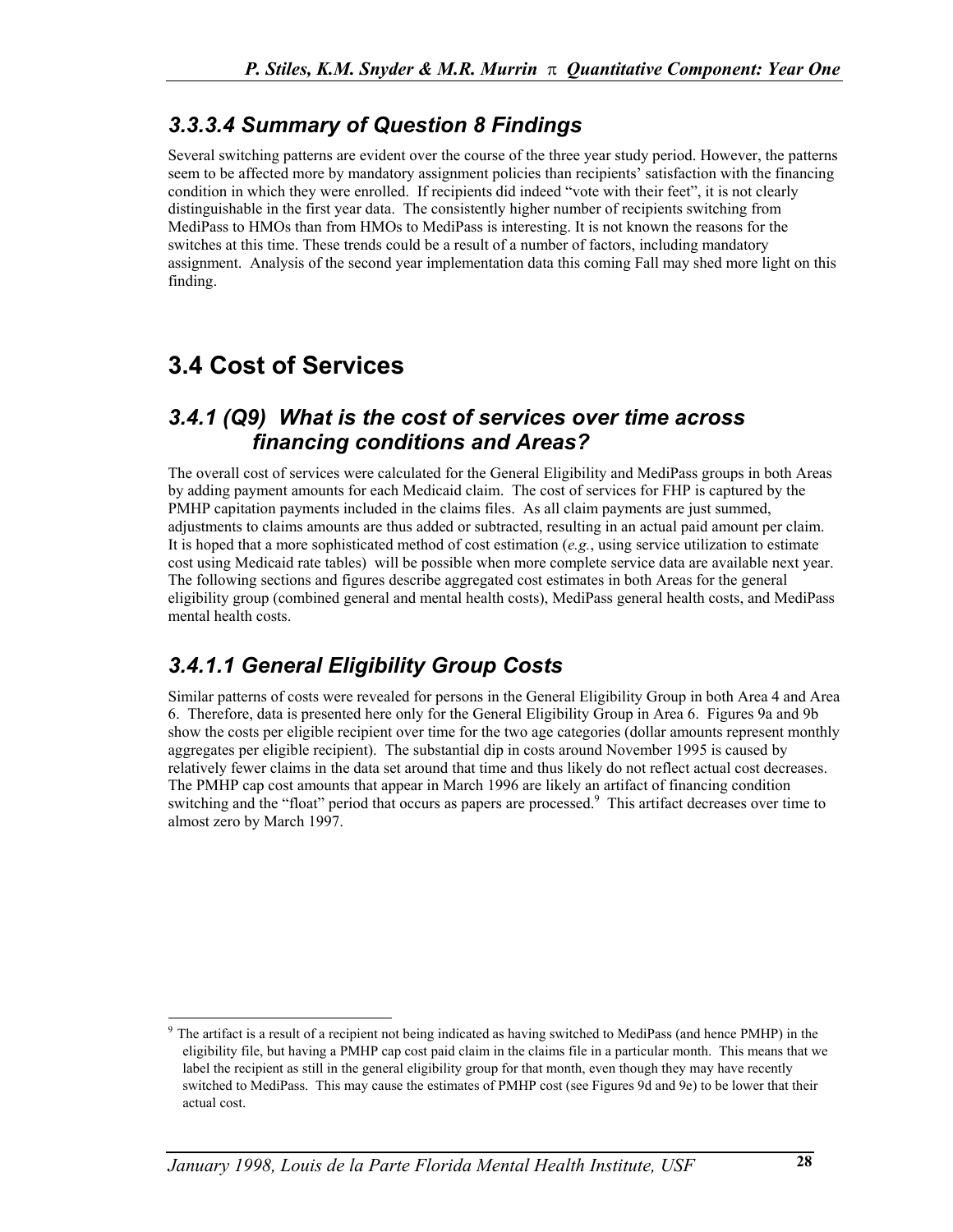

**Figure 9a: Cost per Enrollee for Area 6 Adults in General Eligibility Group**

**Figure 9b: Costs per Enrollee for Area 6 Children in General Eligibility Group**

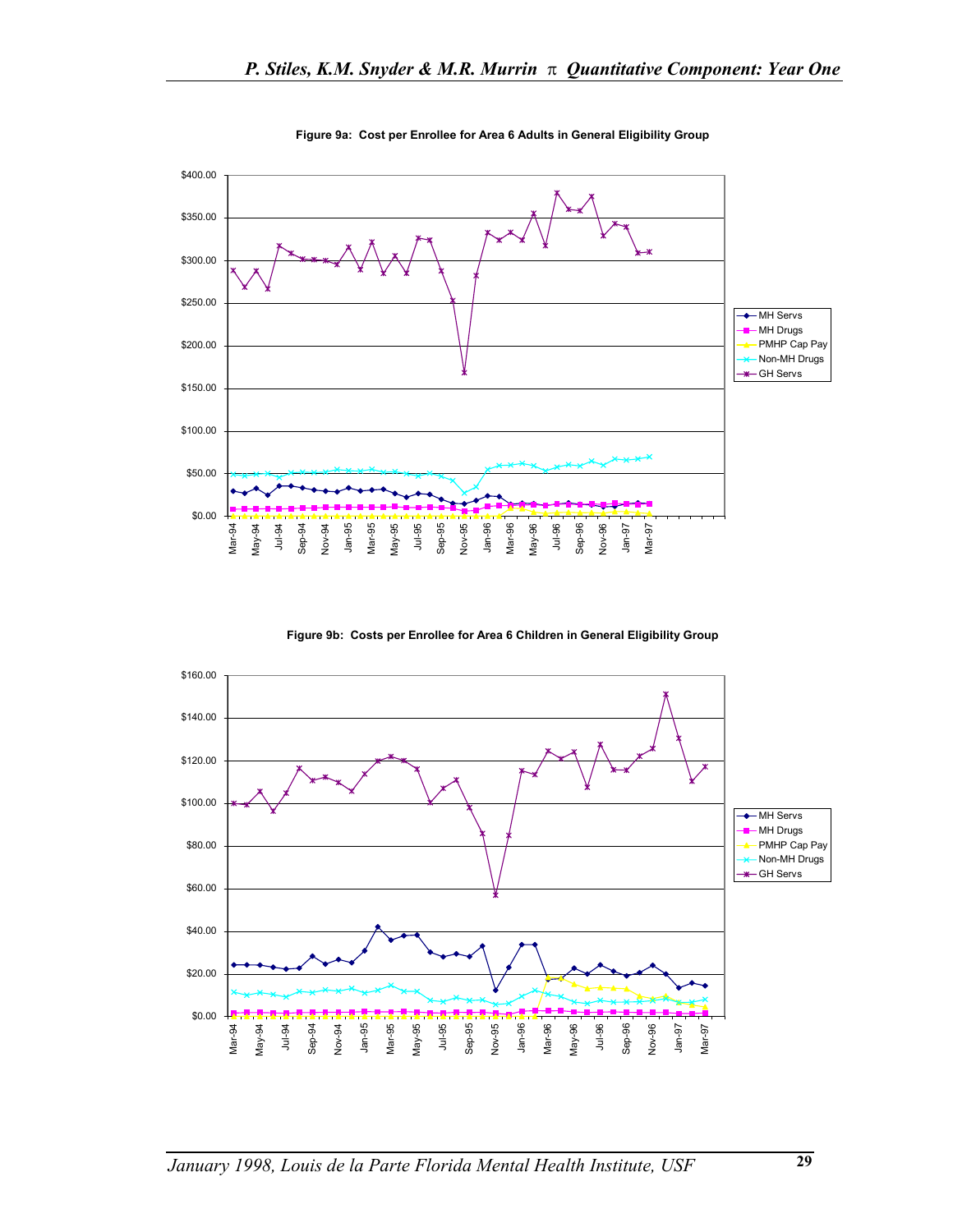Adults in the general eligibility group consistently have higher general health costs over time (around \$250–400 per month per recipient for services and \$50–70/month per recipient for drugs/medications) than children (\$100–150/month per recipient for services and \$10–15/month per recipient for drugs/medications). General health costs for both age groups appear to be increasing over time.

Although the amount of general health costs is very different, adults and children in the general eligibility group appear to have similar mental health costs. Both age groups have about \$20–50/month per recipient in mental health service costs and under \$10/month per recipient in mental health drug/medication costs. Mental health costs also seem to be decreasing slightly over time (compared to general health costs increasing). This could be a result of cost controls and utilization management of mental health services recently implemented by AHCA.

### *3.4.1.2 MediPass General Health Costs*

In examining MediPass general health costs, Figure 9c shows that Areas 4 & 6 have similar patterns of general health costs (including the November 1995 dip. See Section 2.4.2 for a discussion of this). The pattern of costs was also similar for the two age groups: gradually increasing over time, except that costs for adults, as with the general eligibility group, were higher (\$80–250/month per recipient for services and \$20–75/month per recipient for drugs/medications) than costs for children's' general health care (\$40– 80/month per recipient for services and \$5–18/month per recipient for drugs/medications).



#### **Figure 9c: General health Costs per Enrollee for Adults in MediPass Group**

General health care costs were lower overall per recipient for the MediPass group compared to the general eligibility group (services and medications in all both Areas and age categories). This may seem to suggest that the MediPass program is working to reduce costs of care; however, because the general eligibility group is contains a diverse population (including dual eligible Medicare/Medicaid recipients), there may be more severely physically disabled recipients in the general eligibility group. Perhaps a closer examination of the types of general health care services next year will shed more light on this finding.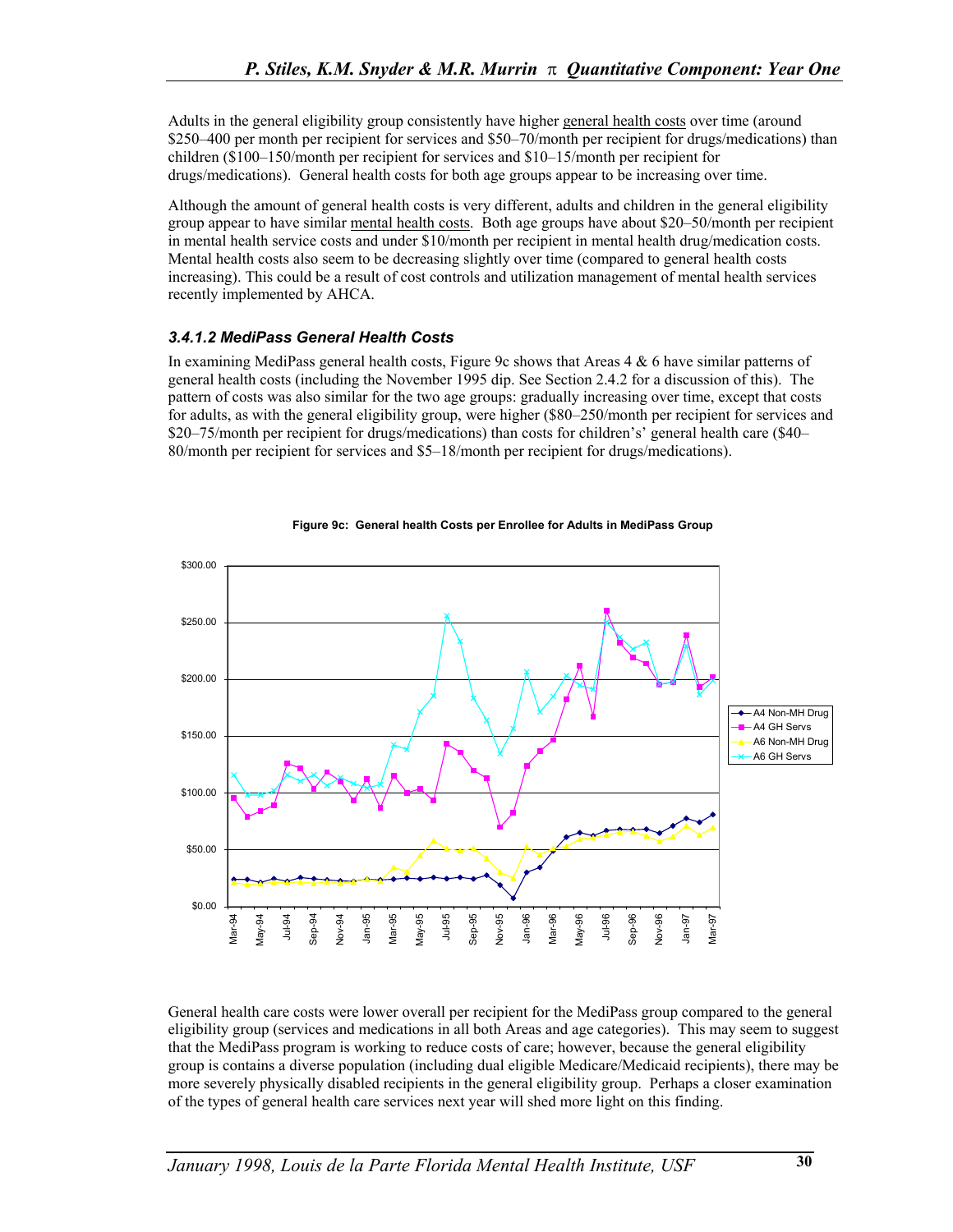### *3.4.1.3 MediPass Mental Health Costs*

Overall MediPass mental health costs are tracked over time for the two age groups in Figures 9d and 9e. For MediPass adults in Area 6 (Figure 9d), costs peaked in mid to late 1995, before the implementation of the PMHP, followed by a drop to about \$5/month per recipient for services not covered in the demonstration after March 1996. Examining the non-aggregated data, the services that are responsible for the peak in 1995 are inpatient care and day treatment. Drug/medication costs increased to about \$12/month per recipient the year before PMHP implementation and continued at that level during the first PMHP implementation year. The PMHP capitation appropriately begins in March 1996 and remains fairly consistent at \$25–28/month per recipient cost. Note that this PMHP capitation cost may be low because of the switching issue described in the above discussion of general eligibility group costs (Section 3.4.1.1).



#### **Figure 9d: Mental Health Cost per Enrollee for Adults in MediPass Group**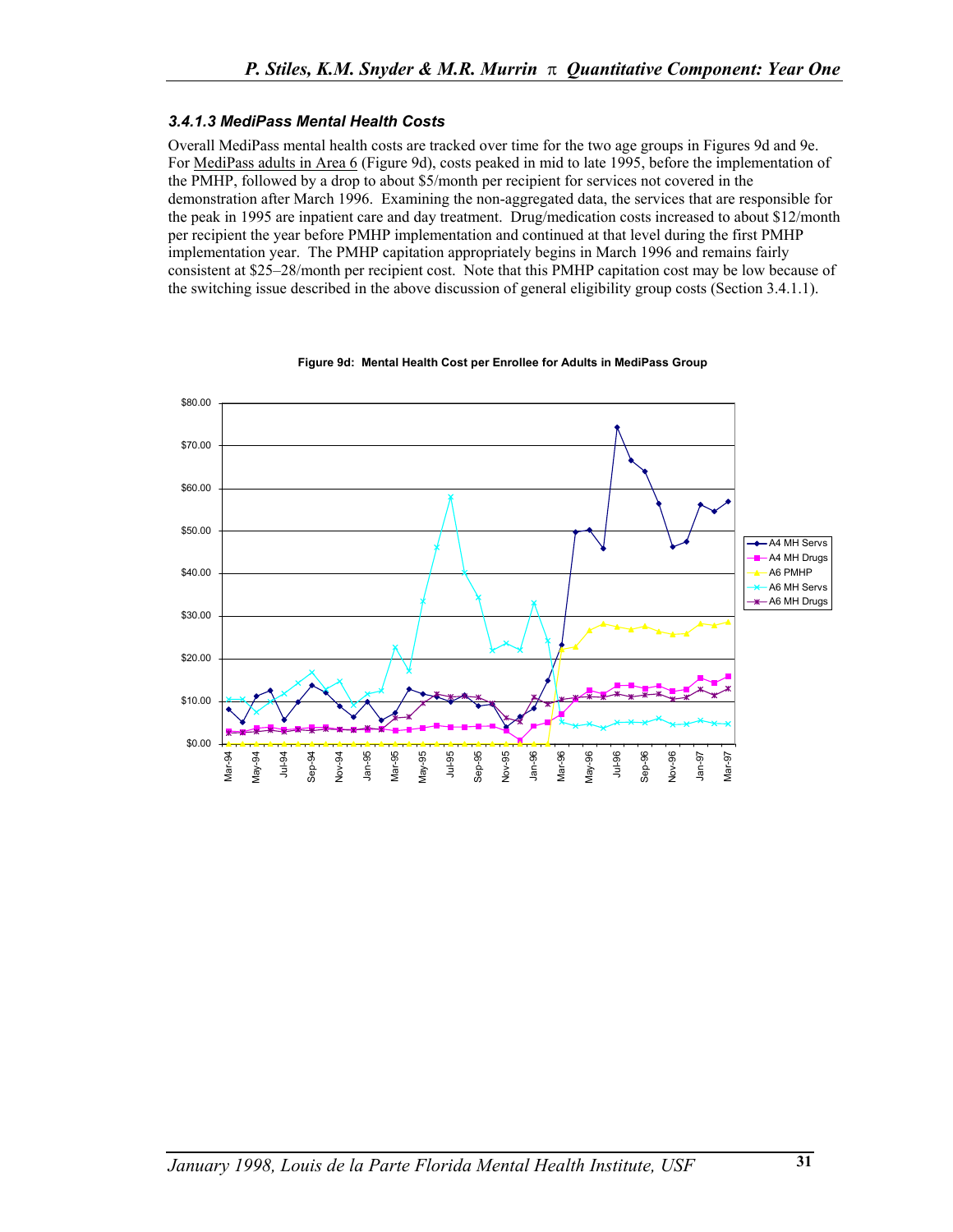

**Figure 9e: Mental Health Cost per Enrollee for Children in MediPass Group**

Area 4 MediPass adults (Figure 9d) show a slightly different cost pattern over time. Area 4 costs paralleled Area 6 costs in 1994, remain constant in 1995 as Area 6 costs peaked, and then as Area 6 costs decreased and leveled off in 1996 during the PMHP implementation, mental health service costs for Area 4 adults increased precipitously. Mental health drug/medication costs in Area 4 also increased in 1996 to slightly higher than the level in Area 6. Examining the non-aggregated data, services responsible for the increased adult mental health costs included inpatient care, day treatment, and case management. We intend to examine this phenomenon more closely, including possibly tracking costs to the provider level, for the second year analysis next Fall.

MediPass children's' overall mental health costs over time are presented in Figure 9e. For MediPass children in Area 6, costs did not peak in 1995 as the adult mental health costs did. As the PMHP implementation began in March 1996, the capitation payments appropriately begin and other mental health costs (which include costs for children disenrolled from the PMHP because placement in a residential facility)[10 d](#page-32-0)ecrease to around \$8–10/month per recipient. This *non-demonstration* service cost is higher than that for adults in Area 6, but mental health costs overall in Area 6 during the PMHP implementation (that is, adding the PMHP capitation payments and other mental health service costs) appear slightly lower for children than for adults. Note again that PMHP capitation costs may be low because of the switching issue described in the discussion of general eligibility group costs (Section 3.4.1.1).

Figure 9e also shows a precipitous increase in mental health costs in 1996 for Area 4 MediPass children, similar to the adult MediPass recipients. Examining the non-aggregated data, services responsible for the increased adult mental health costs include case management, inpatient care, children's' behavioral health services (intensive therapeutic on site services, and home and community based rehabilitative services), and therapeutic foster care. As with the adults, we intend to examine this phenomenon closer for the second year analysis, possibly tracking costs to the provider level.

 $\overline{\phantom{a}}$ 

<span id="page-32-0"></span><sup>&</sup>lt;sup>10</sup> We are in the process of obtaining from AHCA a list identifying these disenrolled children so that we might more accurately depict PMHP costs in the second year analyses.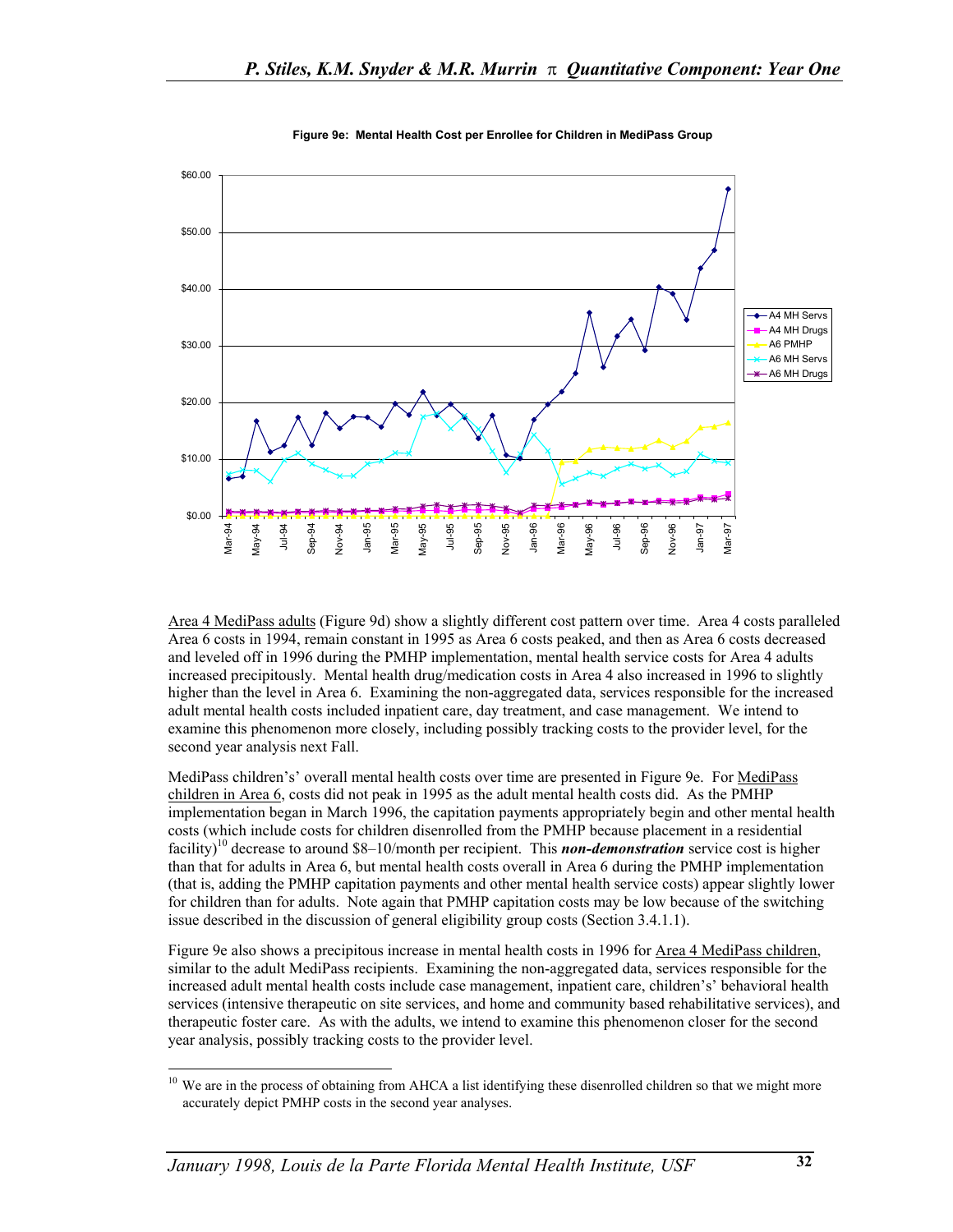## *3.4.1.4 Summary of Question 9 Findings*

Using aggregated cost data generated by adding up the amounts paid in the claims file, we tracked overall costs over time in both Areas and age groups for MediPass and general eligibility recipients. General (nonmental health) health care costs per recipient gradually increased over time for all groups with adults consistently responsible for more of the costs than children. Mental health costs per recipient were predictably much lower than general health costs for all groups, but did not seem to be increasing over time. Adult MediPass recipients were responsible for a peak in mental health costs in 1995 (prior to the PMHP implementation) in Area 6 that was not reflected in Area 4 (nor by children). Service costs for Area 4 MediPass recipients (both adults and children) increased precipitously in 1996. As indicated in the Executive Summary (Shern, 1998), costs appear to have stablized in Area 6, but continued to increase in Area 4. This finding is suggestive that the PMHP has contained costs, although it is too early to determine this empirically at this time. Closer examination of the data this coming year may address the differences in costs between the two areas, as well as why costs increased so rapidly.

How much of these differences in costs over time can be explained by changes in payment arrangements is still not clear. It is hoped that with increased participation by HMOs this coming year, and with more time to analyze the data sets, we can use more sophisticated methods to estimate costs and perhaps provide a better understanding of the role of payment arrangements on overall cost of services.

# **4. Summary of Findings**

This study reflected an examination of changes in access, cost and utilization of services for Medicaid enrollees as a result of a Prepaid Mental Health Demonstration in AHCA Area 6. Two service areas were examined: Area 6 (Medicaid Demonstration) Area 4 (comparison site, non-Demonstration). Two types of managed care entities (MediPass and HMOs) were compared with the General Eligibility fee-for-service system. The time period included two years prior to implementation of the Medicaid Demonstration (March 1994 to February 1996) and the first year of the demonstration (March 1996 to February 1997).

Several issues emerged from this study, some of which will be examined further in subsequent analyses. First, there was a marked difference in enrollment trends between MediPass and HMOs. The MediPass levels increased significantly over time, whereas the HMO enrollment levels remained constant. This is most likely a result of mandatory assignment to MediPass. Will be examining whether this trend continues in the second year of implementation or if enrollment levels become more stable in both conditions as HMOs enter into the mandatory assignment pool.

Second, there were no noteworthy differences between Areas 4 and 6 in relation to system access and service utilization, other than inpatient service trends, attributable to financing condition or Area. Penetration rates remained fairly stable over time in both areas, as did the use of outpatient services. There were, however, differences in inpatient service trends in the MediPass financing condition across the areas. For children, inpatient use increased slightly in Area 4, while it decreased in Area 6. For adults, inpatient use increased in Area 4 yet remained stable in Area 6. These findings suggest that the Medicaid Demonstration may be impacting inpatient use, although it is still too early to tell. Further it is not known if these trends are similar in the HMO condition. Using these findings to draw conclusions about the effects of managed care strategies on Medicaid mental health systems would be premature.

Third, differences in the overall annual cost of MediPass mental health services were noted between the Areas (HMOs were not included in the cost analysis). Prior to the Demonstration in Area 6 (March 1996) costs increased in both Areas for children and adults, although the sharpness of the increase differed by age. After implementation of the Demonstration, costs continued to rise in Area 4, but flattened out in Area 6, suggesting that at a minimum, the PMHP stabilized costs. There remains a caveat to this finding at this time. The continued increase in costs in Area 4 is comprised primarily of inpatient and day treatment services. It is not known if these services were billed by a few providers or many. It is possible that there are a few "heavy" billers, which would skew the results. Further analyses are needed to address these questions.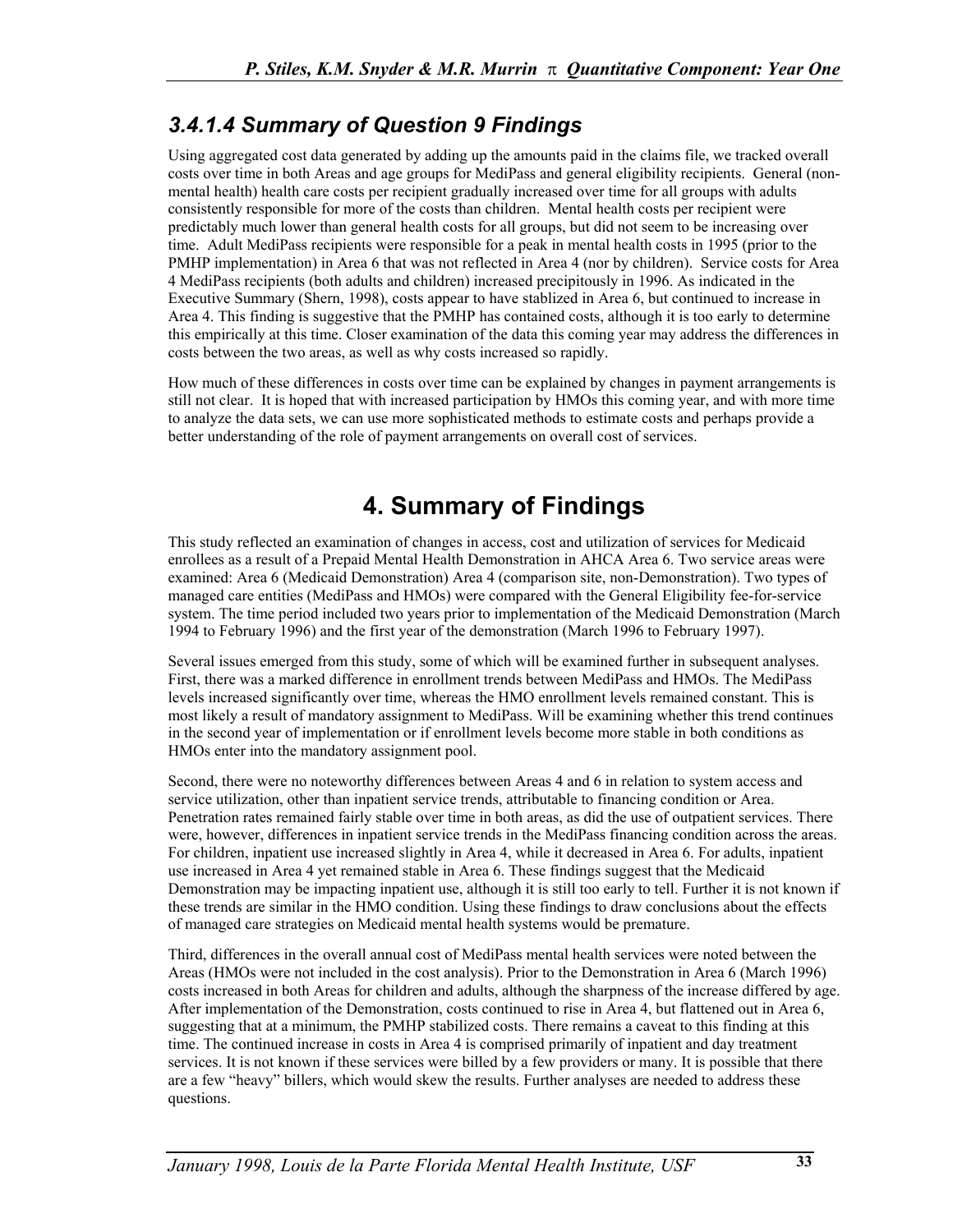Fourth, there was a consistently higher number of enrollees switching from MediPass to HMOs than from HMOs to MediPass. Nevertheless, enrollment trends were significantly different between the two conditions. It is still unclear the reason for this difference.

Given the unavailability of HMO data, combined with new information on service definitions, we were unable to provide specific information about cost and service utilization trends to examine some of the critical questions that surround such issues as the use of less intense services and linkages to community care. As this information becomes available and integrated we will be able to examine the effectiveness of managed care structures and payment arrangements on the provision of health care to Medicaid enrollees.

# **5. Recommendations and Future Analyses**

In order to provide useful information to the State, it is imperative that several changes be made. First, all agencies represented in the analysis must provide data that are 1) complete (contain all necessary records and variables), 2) submitted in a timely fashion (by a reasonable deadline), 3) representative of all agencies (i.e., all HMOs, FHP, and Medicaid). As indicated earlier, we did not receive data from all of the HMOs, and of those data received, less than 10% of the HMO market was represented. Consequently, none of the HMO data were used to examine services or cost. The delays in obtaining data not only limited the types of analyses possible, but placed heavy burdens on our resources to provide effective analyses in a timely fashion.

Future analyses will require the following step: First, secure accurate and complete data from all the HMOs participating in the evaluation. Second, refine our algorithms for different service categories to reflect changes in the Medicaid system. Third, incorporate a fourth year of data to examine year two of the implementation. Fourth, conduct further fidelity checks on the data (due to delays in obtaining data, our fidelity checks were limited). Fifth, conduct a cohort analysis to follow individual persons and examine their access and service utilization patterns over the four years. This analysis, however, will require the full array of complete data sets. And finally, identify the children who were disenrolled from the PMHP or HMOs to enter residential treatment. Once identified and separated from the primary population of analysis, subsequent analyses will be more representative of those persons receiving mental health services in the MediPass and HMO financing conditions. Additionally, we may be able to identify more accurately specific populations within the General Eligibility group, which would aide us in interpreting findings. We anticipate the second year of implementation analyses to provide valuable information for State agencies and policy makers.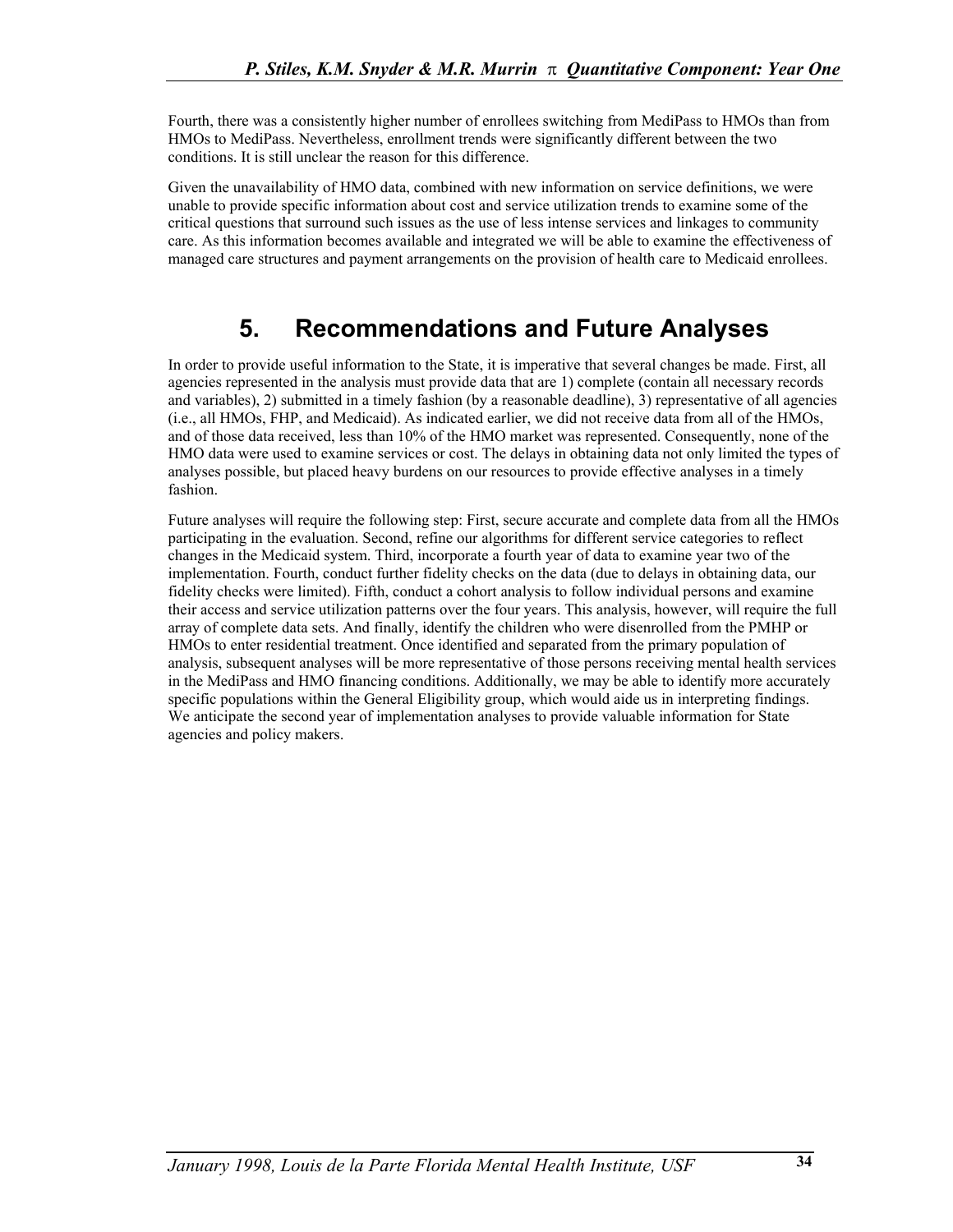# **Appendix A**

*Service Category Definitions*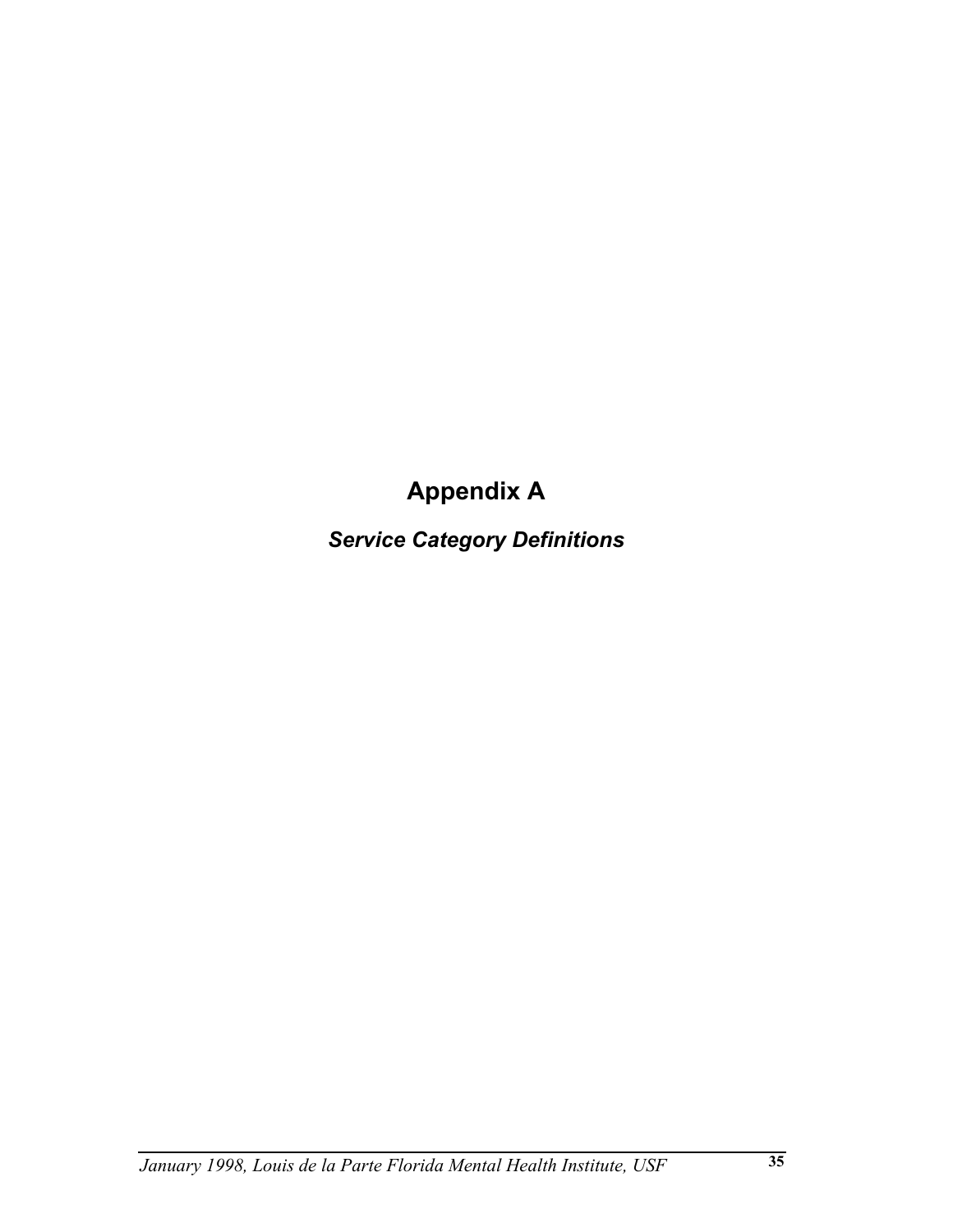| Algorithm for Designating Mental Health Claim (for purposes of categorizing recipient groups) |                                                                                                                                                                                                                                                |  |  |
|-----------------------------------------------------------------------------------------------|------------------------------------------------------------------------------------------------------------------------------------------------------------------------------------------------------------------------------------------------|--|--|
| Medicaid Claims Variable                                                                      | <b>Values Indicating Mental Health Claim</b>                                                                                                                                                                                                   |  |  |
| Primary and Secondary Diagnostic<br>codes ("prim" and "sec")                                  | 290-316                                                                                                                                                                                                                                        |  |  |
| Procedure codes ("procode")                                                                   | 90801-90899, 96100, 96105, 96115, 96117, W1023, W1027, W1044, W1046, W1058-W1061,<br>W1063-W1087, W9654, W9695, W9881, W9890, W9891, W9892, W9899, G0071-G0094,<br>J1320, J1630, J1631, J1800, J2060, J2330, J2680, J3230, J3270, J3310, J3360 |  |  |
| Appropriations codes ("appcode")                                                              | 10355600, 10031101, 10061600, 10355600, 10031101, 10061600                                                                                                                                                                                     |  |  |
| Provider codes ("provtype")                                                                   | 4, 5, 7, 32, 87, 91                                                                                                                                                                                                                            |  |  |
| <b>Pharmacy Codes</b>                                                                         | Any code indicating a drug categorized as psychotherapeutic by the 1997 Physicians Desk<br>Reference                                                                                                                                           |  |  |

### **Algorithms to assign a claim to a particular service category NOTE: All algorithms are generated from data dictionaries provided by the Florida AHCA. "mhselect"= mental health claim as defined in above table.**

| <b>Service Category</b>             | <b>Algorithm</b>                                                                                                                                                                                                                                                                                                                                                                                                       |
|-------------------------------------|------------------------------------------------------------------------------------------------------------------------------------------------------------------------------------------------------------------------------------------------------------------------------------------------------------------------------------------------------------------------------------------------------------------------|
| <b>Adult MH Inpatient Care</b>      | (appcode=10158200 and provtype=01) or ((procode $\ge$ ='99217' and procode $\le$ ='99223') or<br>(procode='99231') or (procode='99232') or (procode='99233') or (procode='99238')<br>or(procode='99239')) and (((mhselect=1) or appcode= $10355600$ ) and age>=19)                                                                                                                                                     |
| Adult MH, possibly inpatient care   | ((procode>='99251' and procode <='99255') or (procode>='99261' and procode <='99263')<br>and mhselect=1) or (procode>='G0071' and procode<='G0094') and (mhselect=1 and<br>$age \geq 19$                                                                                                                                                                                                                               |
| Child Inpatient Care                | $(((\text{approode}=10158200 \text{ and provtype}=01) \text{ or } ((\text{procode}>=99217 \text{ and procode}\leq99223'))$<br>or (procode='99231') or (procode='99232') or (procode='99233') or (procode='99238')<br>or(procode='99239')) and (((mhselect=1) or appcode= $10355600$ ) and age<19)                                                                                                                      |
| Child MH, possibly inpatient care   | ((procode>='99251' and procode <='99255') or (procode>='99261' and procode <='99263')<br>and mhselect=1) or (procode>='G0071' and procode<='G0094') and (mhselect=1 and<br>age<19                                                                                                                                                                                                                                      |
| Inpatient Substance Abuse Tx        | $((((\text{approode}=10158200 \text{ and prototype}=1) \text{ or } ((\text{procode}>=99217 \text{ and proceed}=99223'))$<br>or (procode='99231') or (procode='99232') or (procode='99233') or (procode='99238')<br>or(procode='99239')) and mhselect=1) or appcode= $10355600$ ) and ((prim>='291' and<br>prim<'293') or (prim>='303' and prim<'306') or (sec>='291' and sec<'293') or (sec>='303'<br>and $sec(306'))$ |
| Substance Abuse, possibly inpatient | ((procode>='99251' and procode <='99255') or (procode>='99261' and procode <='99263')<br>and mhselect=1) or (procode>='G0071' and procode<='G0094') and mhselect=1 and<br>((prim>='291' and prim<'293') or (prim>='303' and prim<'306') or (sec>='291' and<br>sec<'293') or (sec>='303' and sec<'306'))                                                                                                                |
| Outpatient Hospital/Emer MH Tx      | (appcode=10159600 or appcode=10159603 or provsp = 7 or procode='W1061' or<br>(procode>='99281' and procode<='99285')) and<br>$mhselect=1$                                                                                                                                                                                                                                                                              |
| CMH: Physician services             | ((procode='99203' or procode='99214' or (procode>='99241' and procode<='99245') or<br>(procode>='99271' and procode<='99275') or (procode>='99361' and procode<='99373')<br>or procode='W9840') and mhselect=1) or procode='90862' or procode='W1070'                                                                                                                                                                  |
| CMH: Treatment planning and review  | procode='W1065' or procode='W1066' or procode='W1067' or procode='W1068' or<br>$procedure=W1069'$                                                                                                                                                                                                                                                                                                                      |